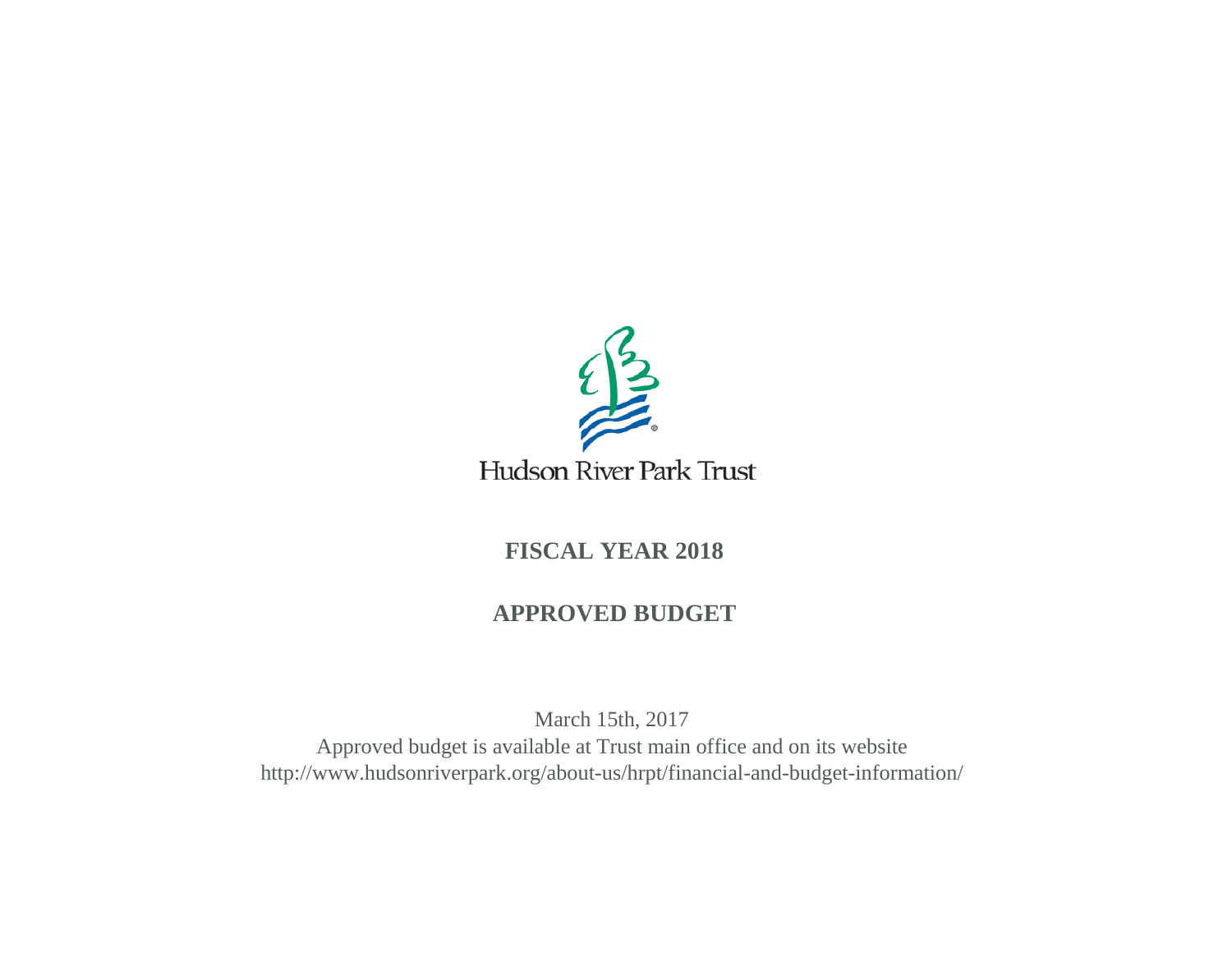# **HUDSON RIVER PARK TRUST - APPROVED FY 2018 BUDGET**

**INDEX OF TABLES**

| EXHIBIT 1 - REVENUE AND OPEX (COMPARISON FY APPROVED 2018, APPROVED 2018, PROJECTED ACTUAL 2017)                     | Page 3     |
|----------------------------------------------------------------------------------------------------------------------|------------|
| <b>EXHIBIT 2- FUNCTION SUMMARY-2018 APPROVED BUDGET VS. 2017 APPROVED BUDGET</b>                                     | Page 4     |
| <b>EXHIBIT 2- FUNCTION SUMMARY - CHART 1</b>                                                                         | Page 5     |
| <b>EXHIBIT 2- FUNCTION SUMMARY - CHART 2</b>                                                                         | Page 6     |
| EXHIBIT 3 - BUDGET SUMMARY (COMPARISON FY 2018 APPROVED VS FY 2017 APPROVED, PROJECTED ACTUALS)                      | Page 7     |
| <b>EXHIBIT 3 - BUDGET SUMMARY CHART</b>                                                                              | Page 8     |
| <b>EXHIBIT 4 - REVENUE (COMPARISON FY 2018 APPROVED VS FY 2017 APPROVED)</b>                                         | Page 9     |
| <b>EXHIBIT 4 - REVENUE CHART</b>                                                                                     | Page 10    |
| EXHIBIT 5 - PERSONNEL SERVICES (COMPARISON FY 2018 APPROVED VS FY 2017 APPROVED)                                     | Page 11    |
| <b>EXHIBIT 5 - PERSONNEL SERVICES CHART</b>                                                                          | Page 12    |
| EXHIBIT 6 - OTHER THAN PERSONNEL SERVICES (COMPARISON FY2018 APPROVED VS FY2017 APPROVED VS FY2017 PROJECTED ACTUAL) | Page 13    |
| <b>EXHIBIT 6 - OTHER THAN PERSONNEL SERVICES (COMPARISON FY2018 APPROVED VS FY2017 APPROVED)</b>                     | Page 14    |
| <b>EXHIBIT 7 - CAPITAL EXPENSES &amp; CAPITAL MAINTENANCE FY 2018 APPROVED</b>                                       | Page 15    |
| <b>EXHIBIT 7 - CAPITAL EXPENSES &amp; CAPITAL MAINTENANCE CHART</b>                                                  | Page 16    |
| <b>BUDGET NARRATIVE</b>                                                                                              | Page 17-26 |
|                                                                                                                      |            |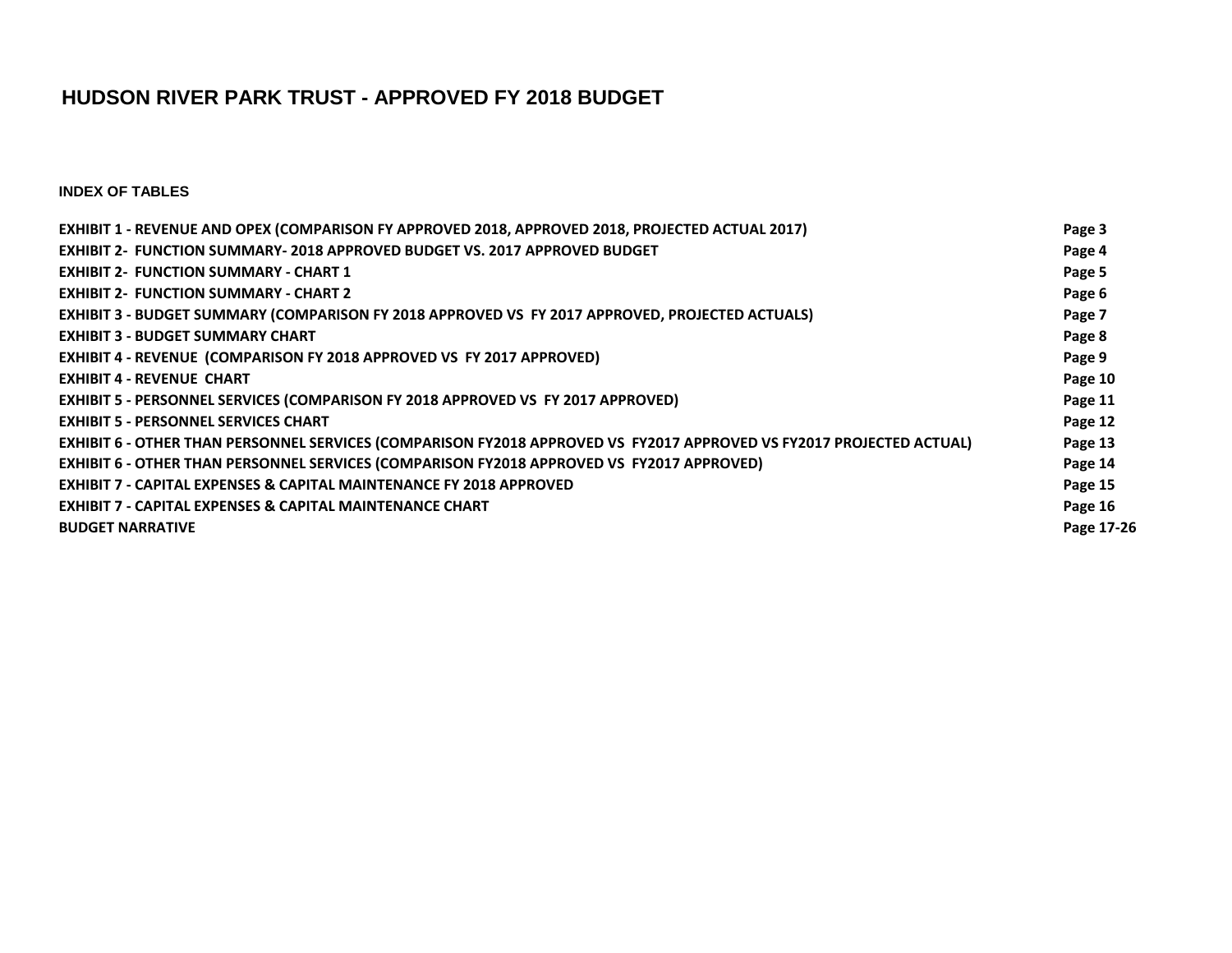## **HUDSON RIVER PARK TRUST - FY 2018 APPROVED BUDGET**

**EXHIBIT 1 - REVENUE AND OPEX (COMPARISON FY APPROVED 2018, APPROVED 2017, PROJECTED ACTUAL 2017)**

|                                                                | <b>APPROVED</b><br><b>FY2018</b> | <b>APPROVED</b><br>FY2017 | <b>PROJECTED ACTUAL</b><br><b>FY2017 (PRELIMINARY)</b> |
|----------------------------------------------------------------|----------------------------------|---------------------------|--------------------------------------------------------|
| <b>REVENUE</b>                                                 |                                  |                           |                                                        |
|                                                                |                                  |                           |                                                        |
| <b>LEASE &amp; OCCUPANCY PERMITS</b>                           | 17,064,602                       | 14,094,411                | 16,923,199                                             |
|                                                                |                                  |                           |                                                        |
| <b>PARKING, &amp; FEE REVENUE</b>                              |                                  |                           |                                                        |
| FEES - GEN'L                                                   | 1,425,000                        | 1,500,000                 | 1,594,561                                              |
| <b>FIELD FEES</b><br>PARKING INCOME (NET OF TAXES)             | 250,000<br>6,893,799             | 250,000<br>6,057,965      | 276,175<br>6,836,021                                   |
| <b>PARKING &amp; FEEE REVENUE</b>                              | 8,568,799                        | 7,807,965                 | 8,706,757                                              |
|                                                                |                                  |                           |                                                        |
| <b>OTHER REVENUE</b>                                           |                                  |                           |                                                        |
| <b>INTEREST</b>                                                | 162,500                          | 115,000                   | 148,178                                                |
| <b>CONTRIBUTIONS</b>                                           | 1,000,000                        | 1,000,000                 | 1,000,000                                              |
| <b>SPONSORSHIPS</b>                                            | 500,000                          | 600,000                   | 368,745                                                |
| <b>OTHER INCOME</b>                                            | 90,000                           | 150,000                   | 94,397                                                 |
| <b>GRANTS</b>                                                  | 100,000                          | 25,000                    | 50,500                                                 |
| <b>TOTAL OTHER REVENUE</b>                                     | 1,852,500                        | 1,890,000                 | 1,661,821                                              |
| <b>TOTAL REVENUE</b>                                           | 27,485,902                       | 23,792,376                | 27,291,777                                             |
| <b>EXPENSES</b>                                                |                                  |                           |                                                        |
|                                                                |                                  |                           |                                                        |
| <b>PAYROLL REG-FULL</b>                                        | 5,791,318                        | 5,438,466                 | 5,395,677                                              |
| PAYROLL - OVERTIME                                             | 85,000                           | 83,688                    | 77,890                                                 |
| PAYROLL PART TIME & SEASONALS                                  | 476,251                          | 443,863                   | 407,192                                                |
| <b>SUBTOTAL DIRECT PAYROLL</b>                                 | 6,352,569                        | 5,966,017                 | 5,880,759                                              |
|                                                                |                                  |                           |                                                        |
| FRINGE-WORKERS COMP.                                           | 159,586                          | 138,770                   | 136,787                                                |
| FRINGE- STATE UNEMP.                                           | 91,900                           | 83,343                    | 82,152                                                 |
| FRINGE - RETIRE. CONTRIB.                                      | 735,736                          | 815,718                   | 804,061                                                |
| <b>FRINGE-FICA</b>                                             | 442,382                          | 400,252                   | 394,532                                                |
| <b>FRINGE- MEDICAL</b>                                         | 925,042                          | 801,736                   | 823,306                                                |
| <b>FRINGE - OTHER</b>                                          | 253,989                          | 218,334                   | 215,214                                                |
| <b>SUBTOTAL FRINGE BENEFITS</b>                                | 2,608,635                        | 2,458,153                 | 2,456,052                                              |
| <b>TOTAL PERSONNEL SERVICES</b>                                | 8,961,204                        | 8,424,170                 | 8,336,811                                              |
|                                                                |                                  |                           |                                                        |
| <b>OTHER THAN PERSONAL SERVICES (OTPS)</b>                     |                                  |                           |                                                        |
| INSURANCE ( NET OF STATE & CITY REIMBURSEMENT)                 | 900,201                          | 748,054                   | 790,150                                                |
| JANITORIAL/SANITATION<br><b>LEGAL FEE</b>                      | 1,320,000<br>860,000             | 1,260,000<br>905,000      | 1,260,000<br>1,279,991                                 |
| <b>LIGHT POWER &amp; UTILITIES</b>                             | 1,500,000                        | 1,577,000                 | 1,570,853                                              |
| PIER 40 PARKING MANAGEMENT                                     | 1,252,822                        | 1,264,724                 | 1,137,742                                              |
| <b>SECURITY</b>                                                | 2,631,259                        | 2,600,000                 | 2,600,000                                              |
| <b>OTHER OTPS</b>                                              | 3,908,644                        | 3,825,101                 | 3,134,973                                              |
|                                                                |                                  |                           |                                                        |
| <b>SUBTOTAL OTPS</b><br><b>TOTAL OPEX (PERSONNEL AND OTPS)</b> | 12,372,925<br>21,334,130         | 12,179,879<br>20,604,048  | 11,773,709<br>20,110,520                               |
|                                                                |                                  |                           |                                                        |
| NOI / OPERATING SURPLUS (PRE CAPx, NON-CASH EXPENSES)          | 6,151,772                        | 3,188,328                 | 7,181,256                                              |
|                                                                |                                  |                           |                                                        |
| CAPITAL MAINTENANCE (CAPm)                                     | 25,987,689                       | 18,220,642                | 9,444,398                                              |
| REIMBURSEMENT (FROM GOVERNMENT AND RESTRICTED)                 | (20, 490, 089)                   | (14, 327, 672)            | (6,813,196)                                            |
| <b>EQUIPMENT (CAPx)</b>                                        | 1,125,000                        | 850,500                   | 591,500                                                |
| <b>SUBTOTAL OF CAPx AND CAPm</b>                               | 6,622,600                        | 4,743,470                 | 3,222,702                                              |
|                                                                |                                  |                           |                                                        |
| <b>OPERATING SURPLUS (DEFICIT) AFTER CAPx &amp; CAPm</b>       | (470, 828)                       | (1, 555, 142)             | 3,958,555                                              |
|                                                                |                                  |                           |                                                        |
| NON-CASH, NON-OPERATING EXPENSES                               |                                  |                           |                                                        |
| OTHER POST EMPLOYMENT BENEFITS<br><b>DEPRECIATION</b>          | 1,287,721                        | 1,250,215<br>11,060,719   | 1,213,801<br>10,024,277                                |
|                                                                | 11,392,541                       |                           |                                                        |
| SUBTOTAL NON-CASH, NON-OPERATING EXPENSES                      | 12,680,262                       | 12,310,934                | 11,238,078                                             |
|                                                                |                                  |                           |                                                        |
| NOI (AFTER NON-CASH, NON-OPERATING EXPENSES) (a)               | (6,528,491)                      | (9, 122, 607)             | (4,056,822)                                            |

Additional Notes

(a) CAPx and CAPm are capitalized and depreciated; not included in operating expense budget deficit of \$6,528,491

(b) CAPm includes major capital reconstruction work such as bulkhead, pile and playground repair/replacement.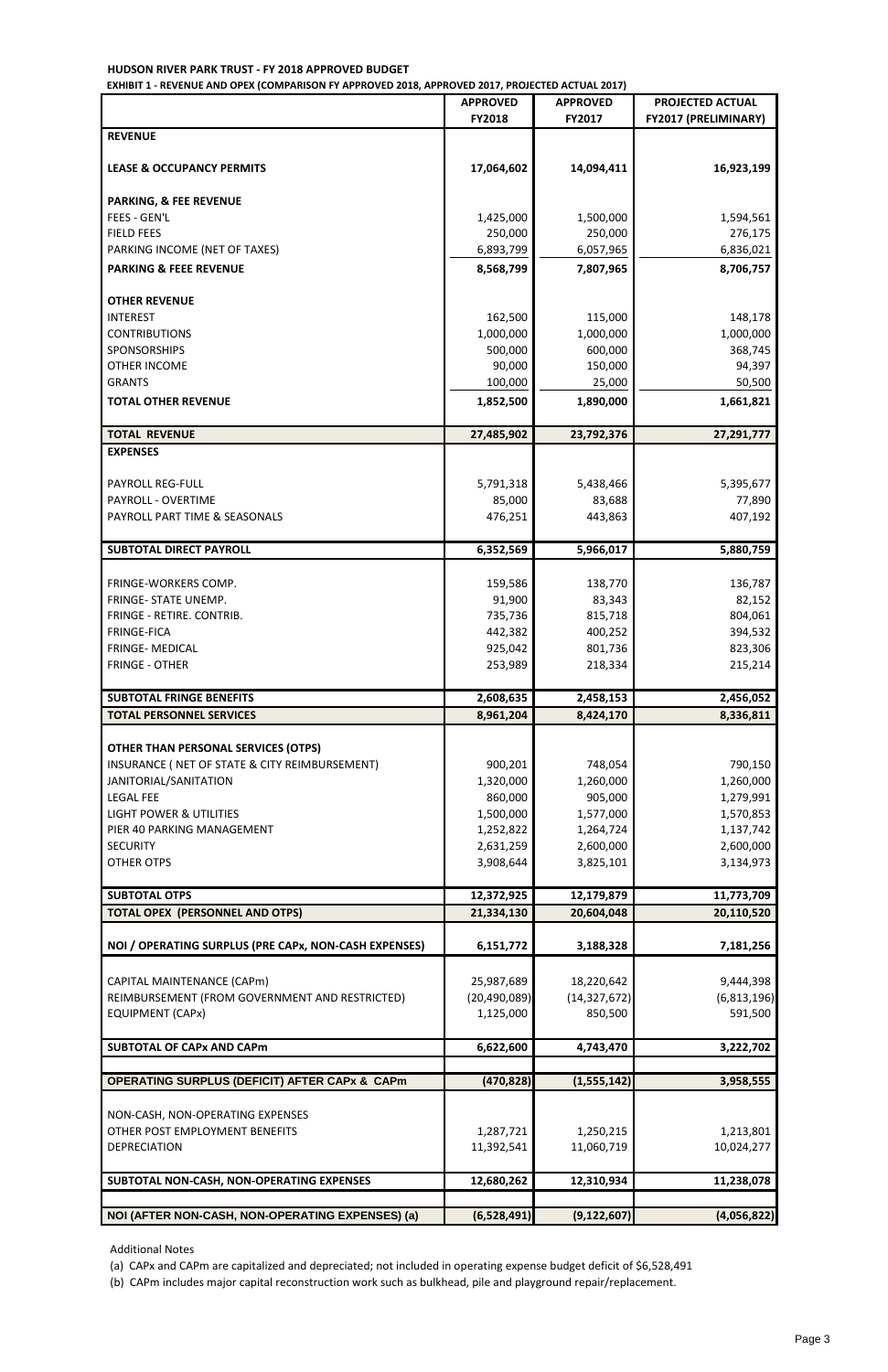**EXHIBIT 2-FUNCTION SUMMARY - 2018 APPROVED BUDGET VS. 11 MONTHS ACTUALS**

| <b>HUDSON RIVER PARK</b>                                      |                | <b>APPROVED</b>            | <b>APPROVED</b>          |                             |
|---------------------------------------------------------------|----------------|----------------------------|--------------------------|-----------------------------|
| <b>FISCAL SUMMARY</b>                                         | <b>Note</b>    | 2018 FY Budget             | 2017 FY Budget           | % Change in Budget          |
| <b>OPERATING REVENUE</b>                                      | 1              | \$27,485,902               | \$23,792,376             | 16%                         |
|                                                               |                |                            |                          |                             |
| <b>DIRECT PARK OPERATIONS</b>                                 |                |                            |                          |                             |
| <b>EDUCATION AND PARK PROGRAMS</b>                            |                | \$2,046,882                | \$2,224,699              | $-8%$                       |
|                                                               |                | \$5,624,523                | \$4,987,209              | 13%                         |
| GROUNDS, FACILITIES & CAPITAL PLANT                           |                | \$2,631,259                |                          |                             |
| <b>SECURITY</b>                                               |                |                            | \$2,600,000              | 1%                          |
| SANITATION                                                    |                | \$1,320,000                | \$1,260,000              | 5%                          |
| <b>UTILITIES</b>                                              |                | \$1,425,000                | \$1,502,000              | $-5%$                       |
| <b>INSURANCE</b>                                              |                | \$900,201                  | \$748,054                | 20%                         |
| <b>TOTAL DIRECT PARK OPERATIONS</b>                           |                | \$13,947,865               | \$13,321,961             | 5%                          |
| <b>PARKING OPERATIONS</b>                                     |                | \$1,430,907                | \$1,435,224              | $0\%$                       |
| <b>ADMIN, SUPPORT &amp; OH</b>                                |                | \$5,955,358                | \$5,846,862              | 2%                          |
| <b>TOTAL OPERATING (OPEX)</b>                                 | 2              | \$21,334,130               | \$20,604,047             | 4%                          |
|                                                               |                |                            |                          |                             |
| <b>OPERATING SURPLUS (DEFICIT)</b>                            |                | \$6,151,772                | \$3,188,329              | 93%                         |
|                                                               |                |                            |                          |                             |
| <b>CAPx AND CAPm</b>                                          | 3              | \$6,622,600                | \$4,743,470              | 40%                         |
| <b>ANNUAL SURPLUS (DEFICIT)</b>                               |                | (\$470,828)                | (\$1,555,141)            |                             |
|                                                               |                |                            |                          |                             |
| <b>NON OPERATING EXPENSE</b>                                  | 4              | \$12,680,262               | \$12,310,934             | 3%                          |
| NOI (AFTER NON CASH TRANSACTIONS)(a)                          | $\overline{5}$ | (\$6,528,491)              | (\$9,122,606)            |                             |
|                                                               |                |                            |                          |                             |
| <b>Notes</b>                                                  |                |                            |                          |                             |
|                                                               |                | 2018 FY Budget             | 2017 FY Budget           | % Change in Budget          |
|                                                               |                |                            |                          |                             |
| 1 - Included in Operating Revenue                             |                |                            |                          |                             |
| Lease and Occupancy Permits                                   |                | \$17,064,602               | \$14,094,411             | 21%                         |
|                                                               |                |                            |                          |                             |
| Parking                                                       |                | \$6,893,799                | \$6,057,965              |                             |
| Fees                                                          |                | \$1,675,000                | \$1,750,000              | $-4%$                       |
| Contributions                                                 |                | \$1,000,000                | \$1,000,000              |                             |
| Other                                                         |                | \$852,500                  | \$890,000                |                             |
|                                                               |                |                            |                          |                             |
| 2 - Included in OPEX                                          |                |                            |                          |                             |
| Payroll                                                       |                | \$6,352,569                | \$5,966,017              | 6%                          |
| <b>Fringe Benefits</b>                                        |                | \$2,608,635                | \$2,458,153              | 6%                          |
| <b>Total Personnel</b>                                        |                | \$8,961,204                | \$8,424,170              | 6%                          |
|                                                               |                |                            |                          |                             |
| <b>Full Time Permanent Employees</b>                          |                | 72                         | 69                       |                             |
|                                                               |                |                            |                          |                             |
|                                                               |                |                            |                          |                             |
| 3 - Included in CAPM (net of reimbursements)                  |                |                            |                          |                             |
| Equipment (Incl replacements)<br><b>Upland and Park Piers</b> |                | \$1,125,000<br>\$3,767,600 | \$850,500<br>\$1,882,970 | 32%<br>100%                 |
| <b>Marine Structures</b>                                      |                | \$1,450,000                | \$600,000                | 142%                        |
| Pier 40                                                       |                | \$280,000                  | \$1,410,000              | $-80%$                      |
|                                                               |                |                            |                          |                             |
| 4 - Non operating cost                                        |                |                            |                          |                             |
| Other Post Employment Benefits                                |                | \$1,287,721                | \$1,250,215              | 14%<br>$0\%$<br>$-4%$<br>3% |
| Depreciation (CAPx and CAPm)                                  |                | \$11,392,541               | \$11,060,719             | 3%                          |
| Total non operating cost                                      |                | \$12,680,262               | \$12,310,934             | 3%                          |
| 5- Annual Surplus (Deficit)                                   |                |                            |                          |                             |
| <b>Additional Notes</b>                                       |                |                            |                          |                             |
| <b>Operating Surplus (Deficit)</b>                            |                | \$6,151,772                | \$3,188,329              | 93%                         |
| Non operating cost                                            |                | (\$12,680,262)             | (\$12,310,934)           | 3%                          |
|                                                               |                | (\$6,528,491)              | (\$9,122,606)            | $-28%$                      |
|                                                               |                |                            |                          |                             |
|                                                               |                |                            |                          |                             |

 **Additional Notes** 

(a) CAPx and CAPm are capitalized and depreciated; not included in operating expense budget deficit of \$6,528,491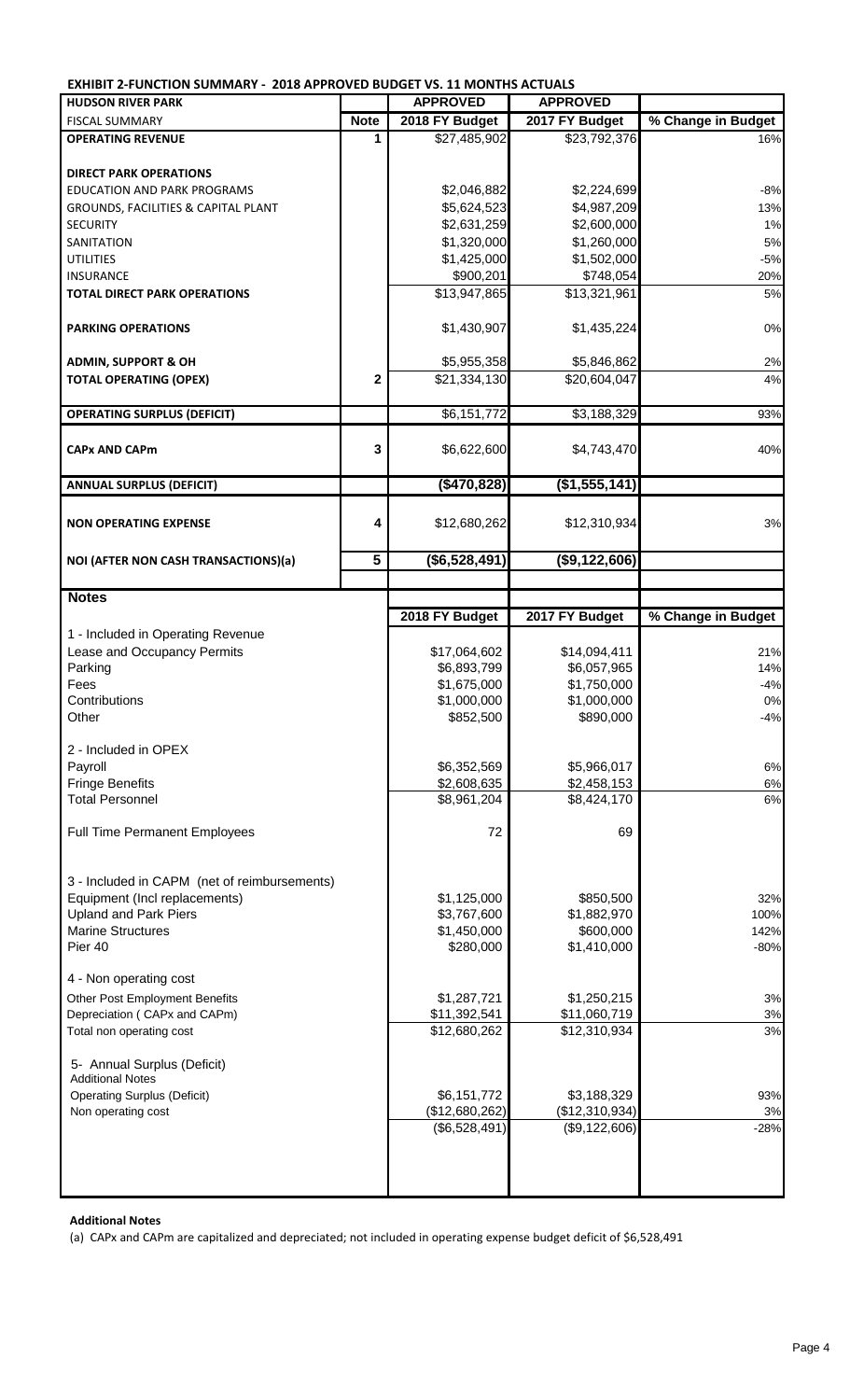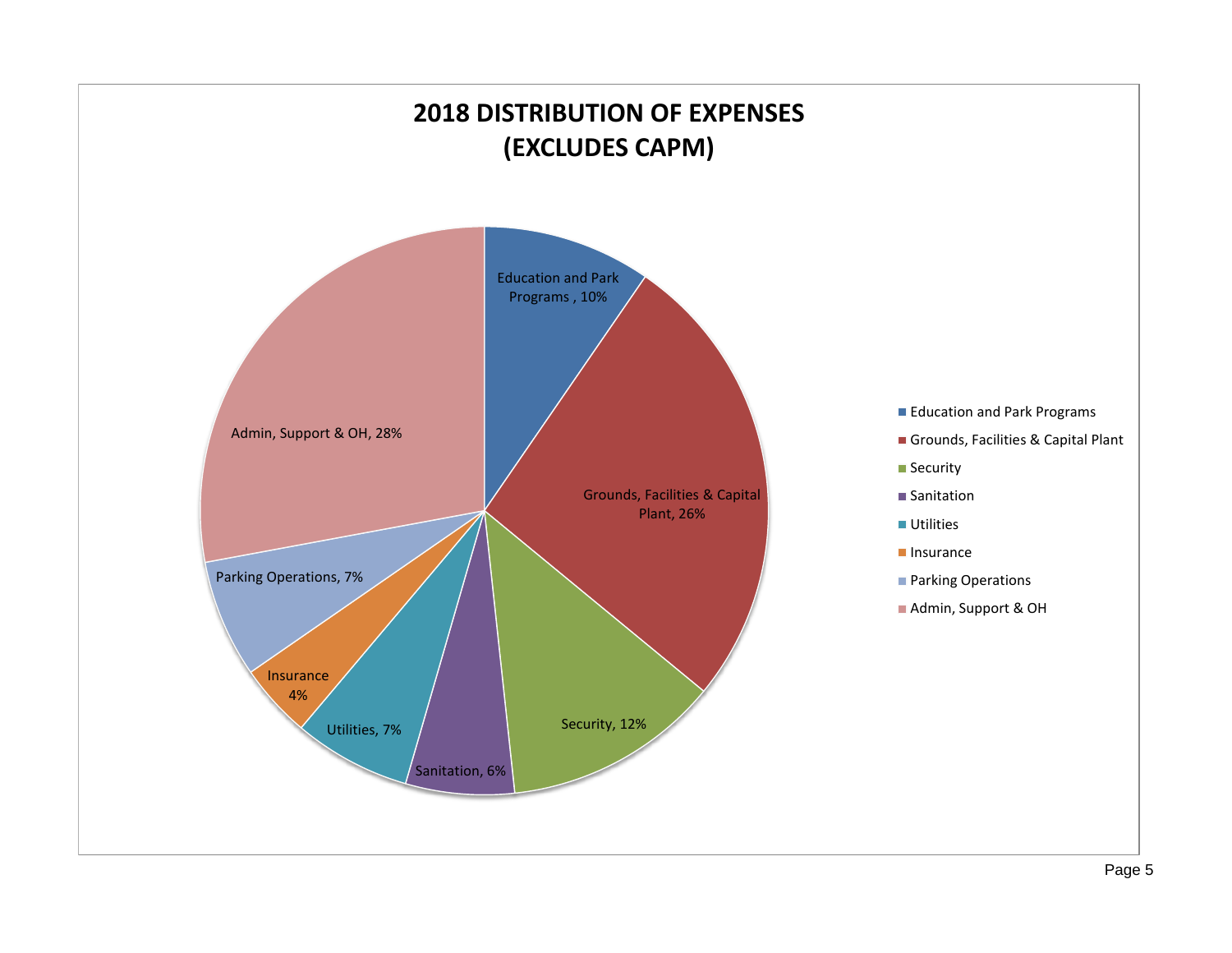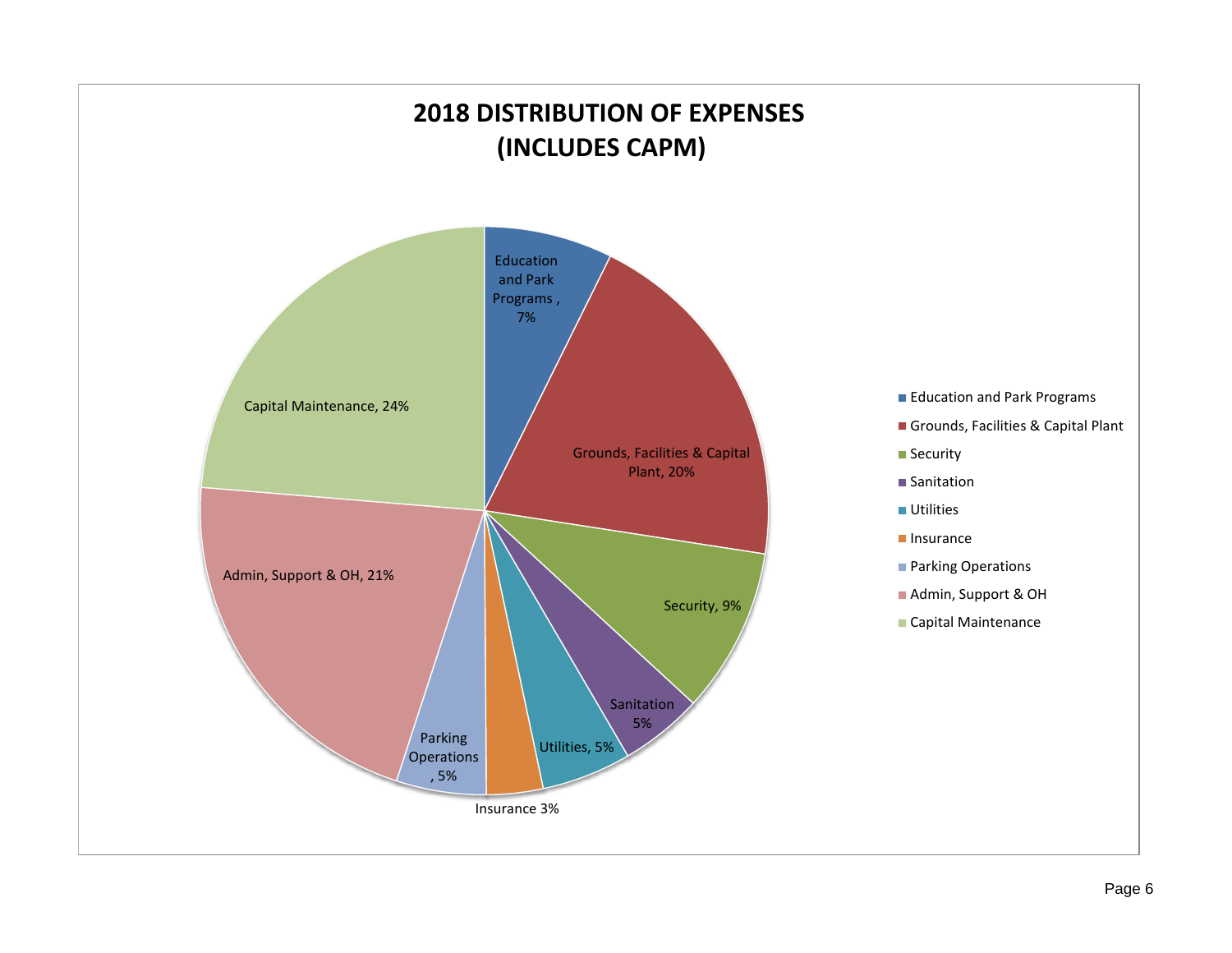#### **HUDSON RIVER PARK TRUST - FY 2018**

#### **EXHIBIT 3 - BUDGET SUMMARY (COMPARISON FY 2018 APPROVED VS FY 2017 APPROVED)**

|                                                     | <b>APPROVED</b> | <b>APPROVED</b> |                | <b>PCT</b>    | <b>Projected Actual</b> |
|-----------------------------------------------------|-----------------|-----------------|----------------|---------------|-------------------------|
|                                                     | <b>BUDGET</b>   | <b>BUDGET</b>   | <b>CHANGE</b>  | <b>CHANGE</b> | FY 2017                 |
|                                                     | FY 2018         | FY 2017         |                |               |                         |
| <b>OPERATING REVENUE (see Exhibit 4)</b>            |                 |                 |                |               |                         |
| TOTAL LEASE, OCCUPANCY, FEES AND PARKING            | \$25,633,402    | \$21,902,376    | \$3,731,026    | 17%           | \$25,629,956            |
| <b>TOTAL OTHER REVENUE</b>                          | \$1,852,500     | \$1,890,000     | ( \$37,500]    | $-2%$         | \$1,661,821             |
| <b>TOTAL OPERATING REVENUE</b>                      | \$27,485,902    | \$23,792,376    | \$3,693,526    | 16%           | \$27,291,777            |
|                                                     |                 |                 |                |               |                         |
| <b>PERSONNEL EXPENSES (see Exhibit 5)</b>           |                 |                 |                |               |                         |
| PAYROLL                                             | \$6,352,569     | \$5,966,017     | \$386,552      | 6%            | \$5,880,759             |
| <b>FRINGE BENEFITS</b>                              | \$2,608,635     | \$2,458,153     | \$150,482      | <u>6%</u>     | \$2,456,052             |
| <b>TOTAL PERSONNEL</b>                              | \$8,961,204     | \$8,424,170     | \$537,035      | 6%            | \$8,336,811             |
|                                                     |                 |                 |                |               |                         |
| <b>OTHER THAN PERSONAL SERVICES (see Exhibit 6)</b> | 12,372,925      | 12,179,879      | 193,047        | 2%            | 11,773,709              |
| <b>OPERATING INCOME (LOSS)</b>                      | \$6,151,772     | \$3,188,328     | \$2,963,444    | 93%           | \$7,181,256             |
| <b>CAPITAL EXPENSES (see Exhibit 7)</b>             |                 |                 |                |               |                         |
| CAPITAL EXPENSES - EQUIPMENT                        | \$1,125,000     | \$850,500       | \$274,500      | 32%           | 591,500                 |
| CAPITAL MAINTENANCE - UPLAND AND PARK PIERS         | \$3,767,600     | \$1,882,970     | \$1,884,630    | 100%          | 1,315,750               |
| <b>CAPITAL MAINTENANCE - MARINE</b>                 | \$1,450,000     | \$600,000       | \$850,000      | 142%          | 569,318                 |
| CAPITAL MAINTENANCE & IMPROVEMENTS- PIER 40         | \$280,000       | \$1,410,000     | ( \$1,130,000) | $-80%$        | 746,134                 |
| TOTAL CAPITAL EXPENSES AND CAPITAL MAINTENANCE      | 6,622,600       | \$4,743,470     | \$1,879,130    | 40%           | 3,222,702               |
|                                                     |                 |                 |                |               |                         |
| <b>TOTAL OPEX AND CAPEX</b>                         | 27,956,730      | 25,347,518      | 2,609,212      | 10%           | 23,333,222              |
| <b>OPERATING INCOME LESS CAPEX</b>                  | ( \$470, 828]   | ( \$1,555,142)  | \$1,084,314    | $-70%$        | \$3,958,554             |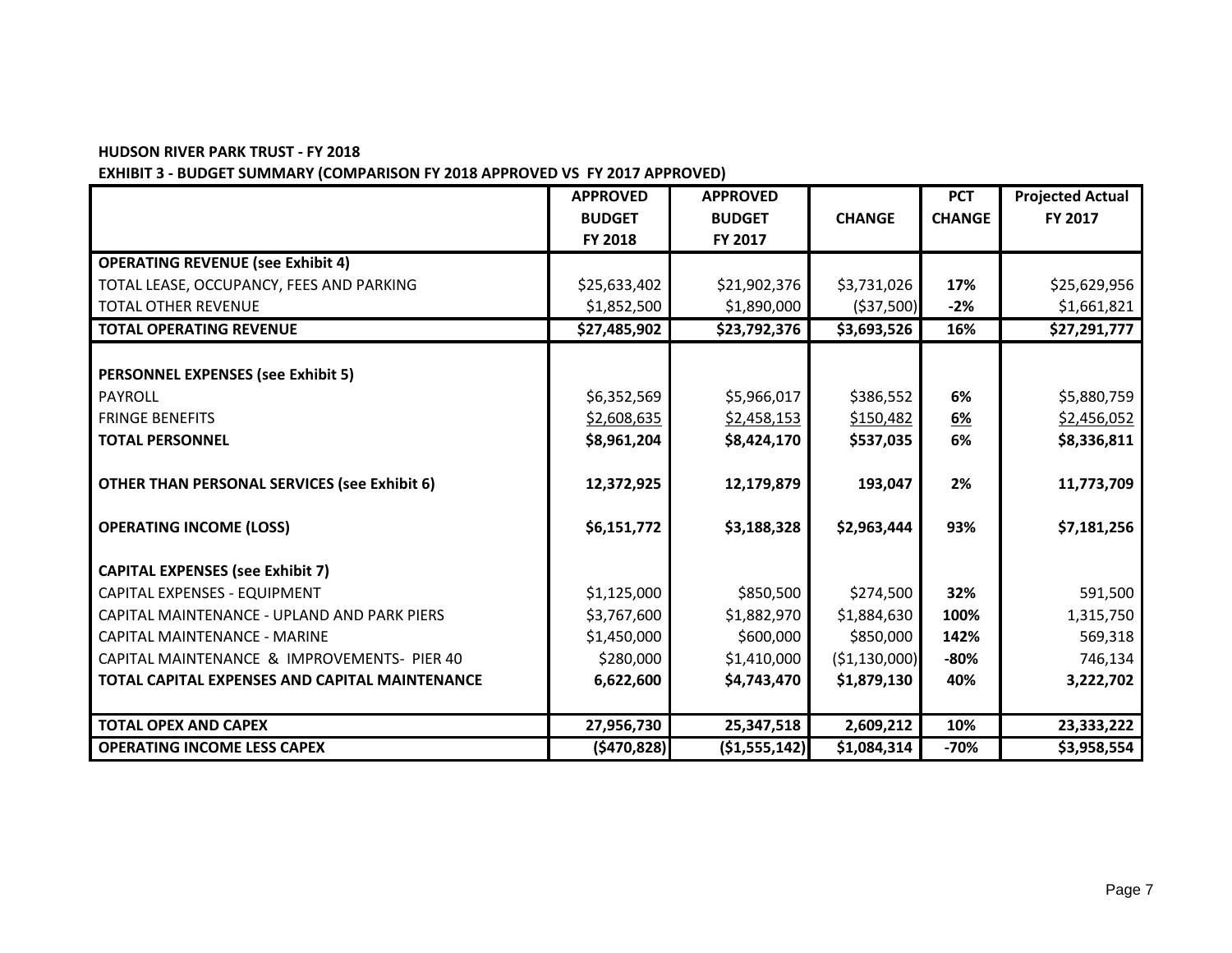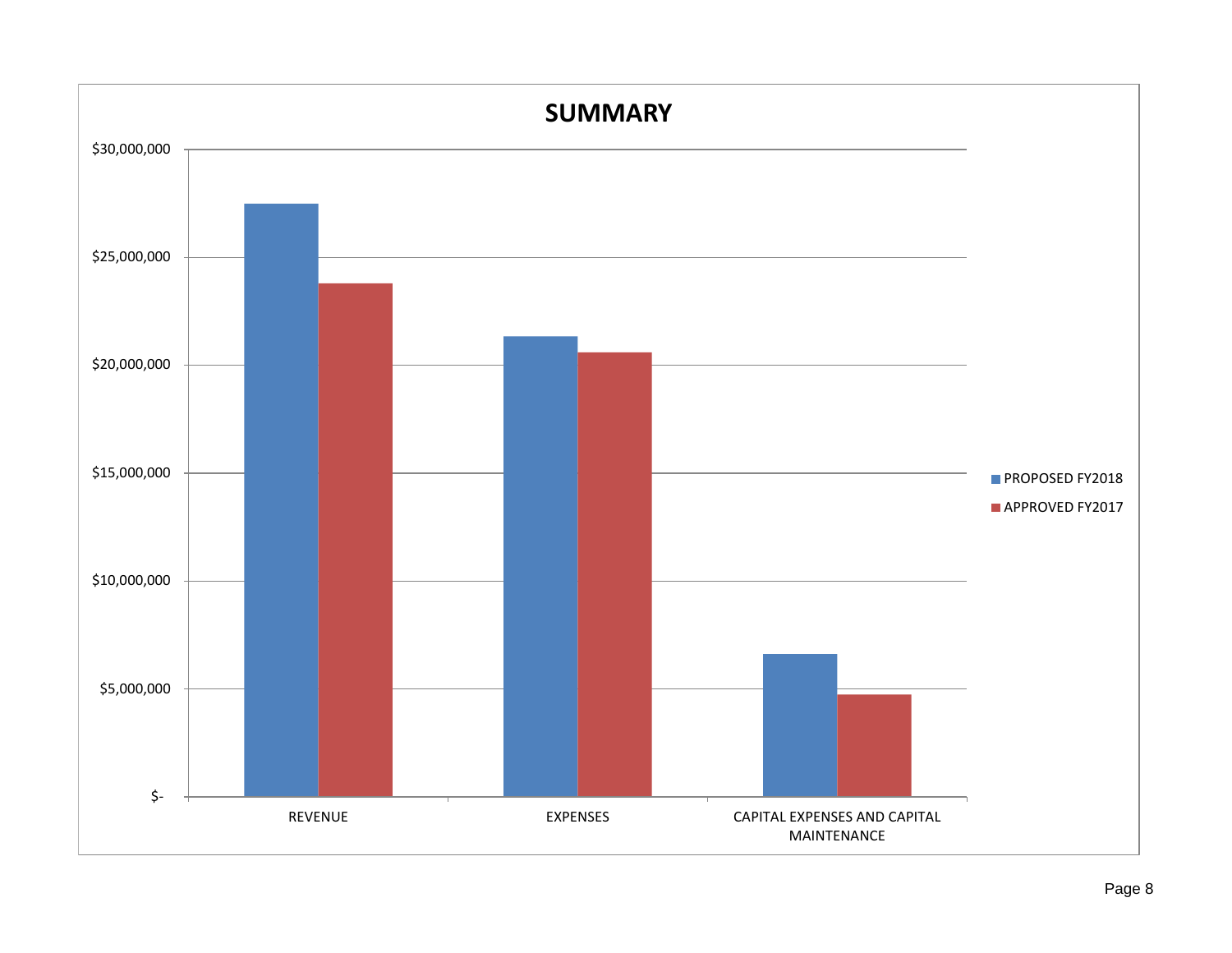#### **HUDSON RIVER PARK TRUST - FY 2018**

# **EXHIBIT 4 - REVENUE (COMPARISON FY 2018 APPROVED VS FY 2017 APPROVED)**

|                                      | <b>APPROVED</b> | <b>APPROVED</b> | $\mathsf{\dot{S}}$ | %             |
|--------------------------------------|-----------------|-----------------|--------------------|---------------|
|                                      | <b>FY 2018</b>  | FY 2017         | <b>CHANGE</b>      | <b>CHANGE</b> |
| <b>LEASE &amp; OCCUPANCY PERMITS</b> | \$17,064,602    | \$14,094,411    | \$2,970,191        | 21%           |
|                                      |                 |                 |                    |               |
| <b>PARKING, &amp; FEE REVENUE</b>    |                 |                 |                    |               |
| <b>FEES - GEN'L</b>                  | \$1,425,000     | \$1,500,000     | (575,000)          | $-5%$         |
| <b>FIELD FEES</b>                    | \$250,000       | \$250,000       | \$0                | 0%            |
| PARKING INCOME (NET OF TAXES)        | \$6,893,799     | \$6,057,965     | \$835,834          | <u> 14%</u>   |
| <b>PARKING &amp; FEE REVENUE</b>     | \$8,568,799     | \$7,807,965     | \$760,834          | 10%           |
|                                      |                 |                 |                    |               |
| <b>OTHER REVENUE</b>                 |                 |                 |                    |               |
| <b>INTEREST</b>                      | \$162,500       | \$115,000       | \$47,500           | 41%           |
| <b>CONTRIBUTIONS</b>                 | \$1,000,000     | \$1,000,000     | \$0                | 0%            |
| <b>SPONSORSHIPS</b>                  | \$500,000       | \$600,000       | (5100,000)         | $-17%$        |
| <b>OTHER INCOME</b>                  | \$90,000        | \$150,000       | ( \$60,000]        | $-40%$        |
| <b>GRANTS</b>                        | \$100,000       | \$25,000        | \$75,000           | 300%          |
| <b>TOTAL OTHER REVENUE</b>           | \$1,852,500     | \$1,890,000     | ( \$37,500)        | $-2%$         |
|                                      |                 |                 |                    |               |
| <b>TOTAL REVENUE</b>                 | \$27,485,902    | \$23,792,376    | \$3,693,526        | 16%           |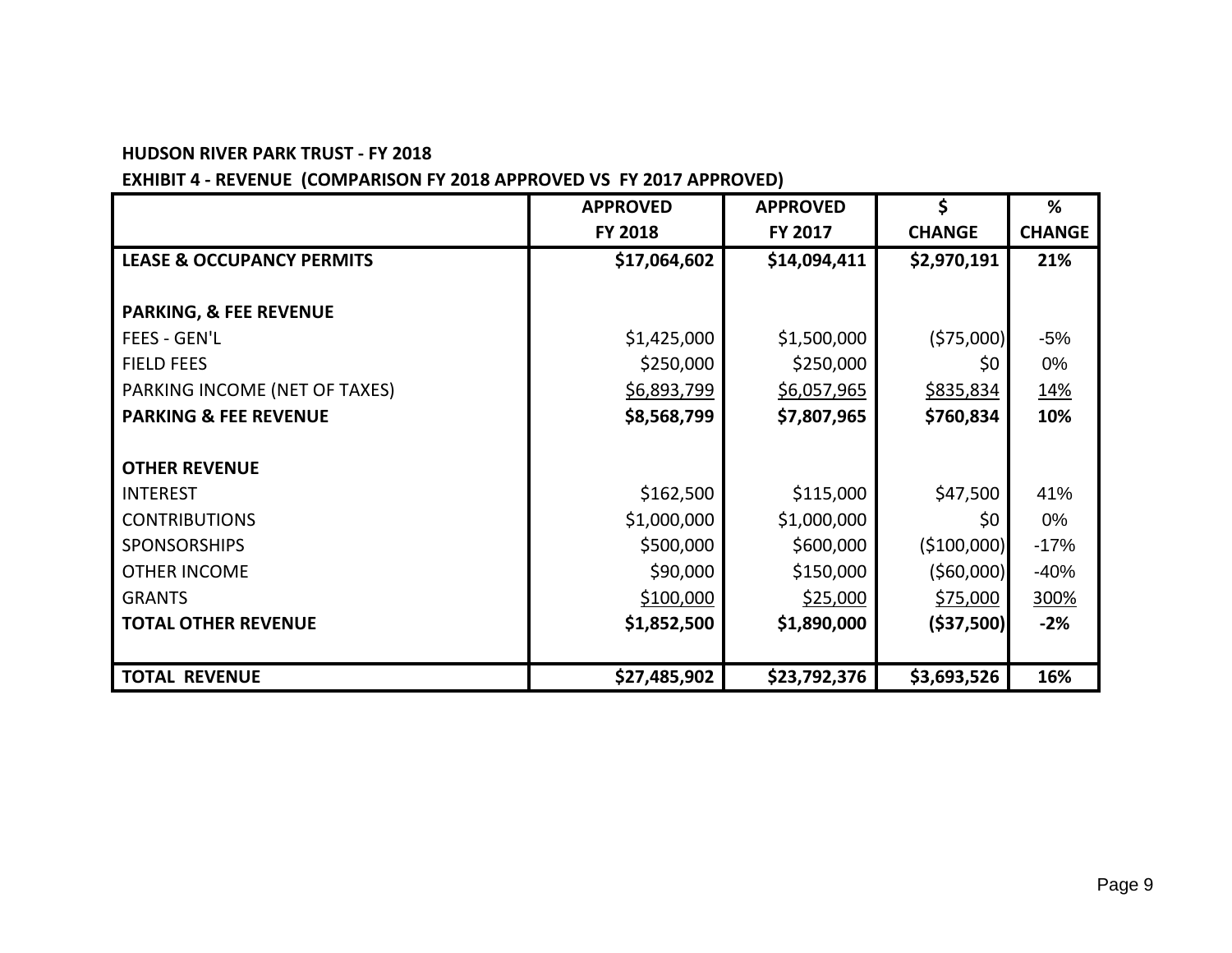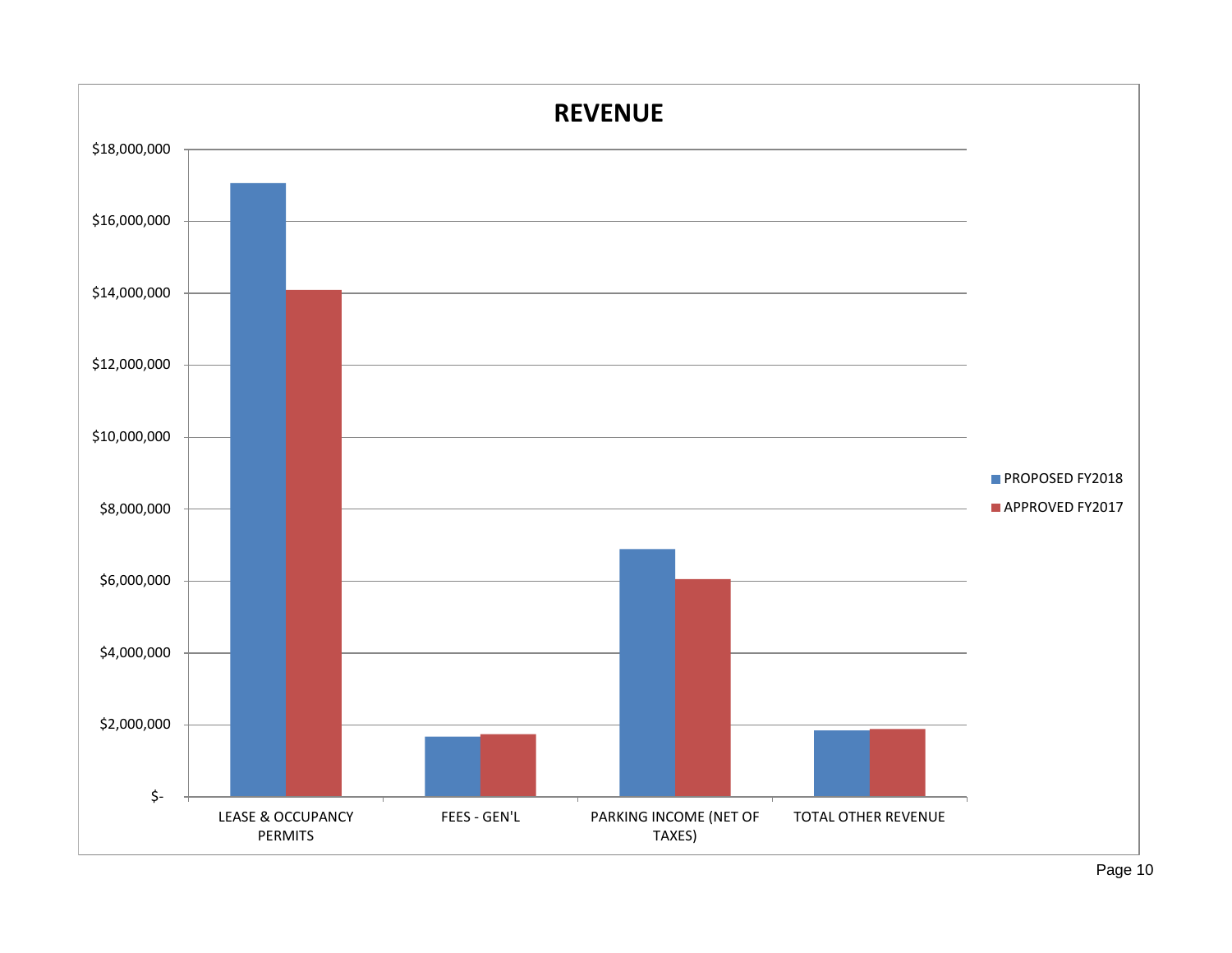# **HUDSON RIVER PARK TRUST - FY 2018**

**EXHIBIT 5 - PERSONNEL SERVICES (COMPARISON FY 2018 APPROVED VS FY 2017 APPROVED)**

|                                  | <b>APPROVED</b>       |           |                           | <b>APPROVED</b> |                           | $\boldsymbol{\zeta}$ | <b>PCT</b>    |
|----------------------------------|-----------------------|-----------|---------------------------|-----------------|---------------------------|----------------------|---------------|
|                                  | <b>FY2018</b>         |           | <b>FY2017</b>             |                 | <b>CHANGE</b>             |                      | <b>CHANGE</b> |
| <b>PAYROLL REG-FULL TIME</b>     | $\mathcal{L}$         | 5,791,318 | $\mathbb{S}$              | 5,438,466       | \$                        | 352,852              | 6%            |
| <b>PAYROLL - OVERTIME</b>        | \$                    | 85,000    | $\mathfrak{F}$            | 83,688          | \$                        | 1,313                | 2%            |
| PAYROLL PART TIME & SEASONALS    | $\mathfrak{S}$        | 476,251   | $\mathfrak{S}$            | 443,863         | \$                        | 32,388               | 7%            |
|                                  |                       |           |                           |                 |                           |                      |               |
| <b>SUBTOTAL PAYROLL</b>          | \$                    | 6,352,569 | \$                        | 5,966,017       | \$                        | 386,552              | 6%            |
|                                  |                       |           |                           |                 |                           |                      |               |
| <b>TUITION REIMBURSEMENT</b>     | $\boldsymbol{\theta}$ | 20,000    | \$                        | 12,500          | \$                        | 7,500                | 60%           |
| <b>FRINGE-VISION CARE</b>        | \$                    | 5,298     | \$                        | 4,955           | \$                        | 343                  | 7%            |
| <b>FRINGE-DENTAL</b>             | \$                    | 54,376    | $\boldsymbol{\mathsf{S}}$ | 48,000          | \$                        | 6,376                | 13%           |
| <b>FRINGE-WORKERS COMP.</b>      | \$                    | 159,586   | $\mathbb{S}$              | 138,770         | \$                        | 20,816               | 15%           |
| <b>FRINGE- STATE UNEMP.</b>      | \$                    | 91,900    | \$                        | 83,343          | $\boldsymbol{\mathsf{S}}$ | 8,557                | 10%           |
| <b>FRINGE- DISABILITY</b>        | \$                    | 32,200    | \$                        | 28,000          | \$                        | 4,200                | 15%           |
| FRINGE - RETIRE. CONTRIB.        | \$                    | 735,736   | \$                        | 815,718         | \$                        | (79, 981)            | $-10%$        |
| <b>FRINGE-FICA</b>               | \$                    | 442,382   | $\mathbb{S}$              | 400,252         | \$                        | 42,130               | 11%           |
| <b>FRINGE-TRANSIT CHECK</b>      | \$                    | 87,600    | \$                        | 72,360          | \$                        | 15,240               | 21%           |
| <b>FRINGE- MEDICAL</b>           | \$                    | 925,042   | $\mathfrak{S}$            | 801,736         | \$                        | 123,306              | 15%           |
| <b>FRINGE - NY METRO - M TAX</b> | \$                    | 51,515    | \$                        | 49,519          | \$                        | 1,997                | 4%            |
| FRINGE - FLEXIBLE SPENDING       | \$                    | 3,000     | $\mathfrak{S}$            | 3,000           | \$                        |                      | 0%            |
|                                  |                       |           |                           |                 |                           |                      |               |
| <b>FRINGE BENEFITS</b>           | \$                    | 2,608,635 |                           | \$2,458,153     | \$                        | 150,482              | 6%            |
|                                  |                       |           |                           |                 |                           |                      |               |
| <b>TOTAL PERSONNEL SERVICES</b>  | $\zeta$               | 8,961,204 |                           | \$8,424,170     | \$                        | 537,035              | 6%            |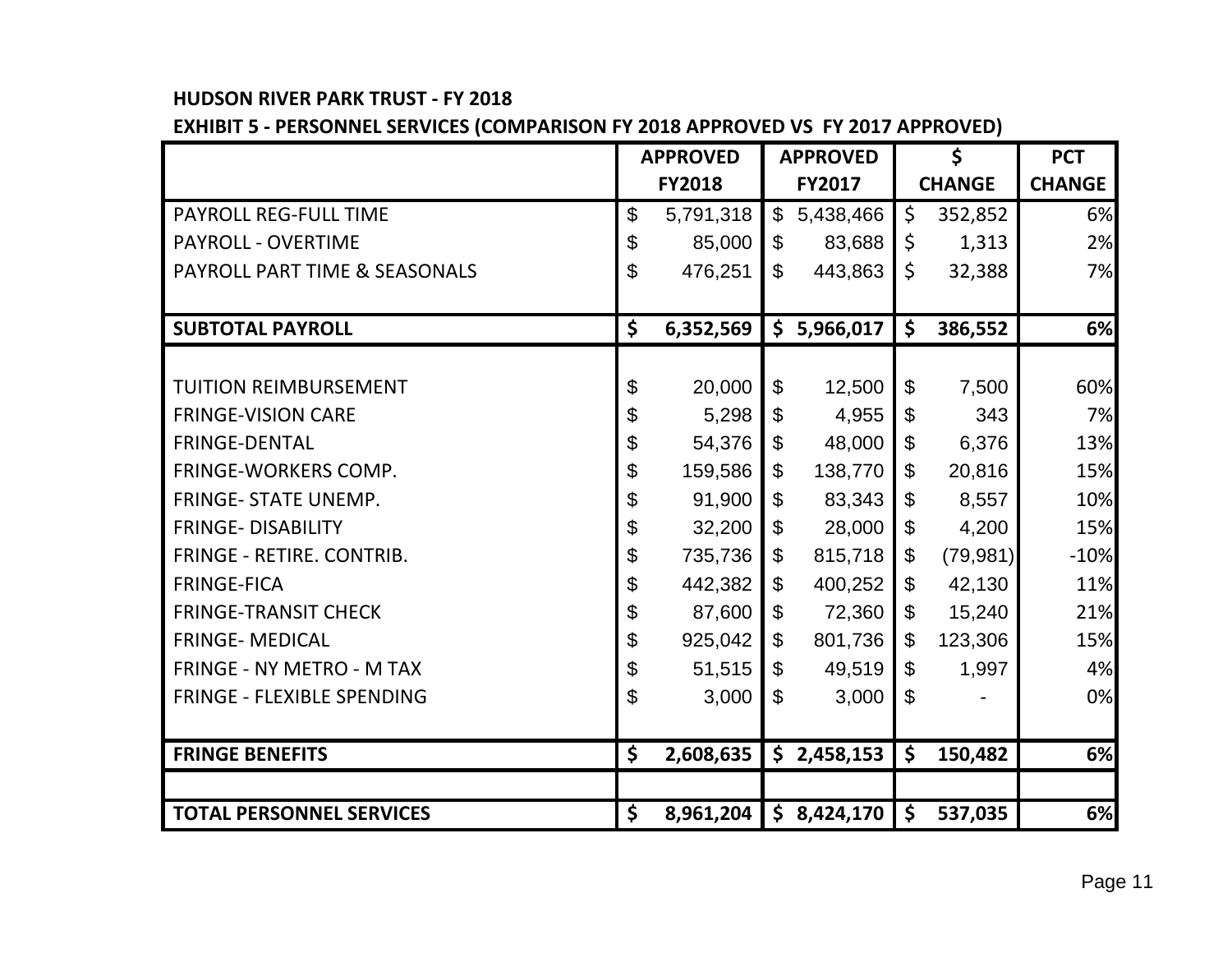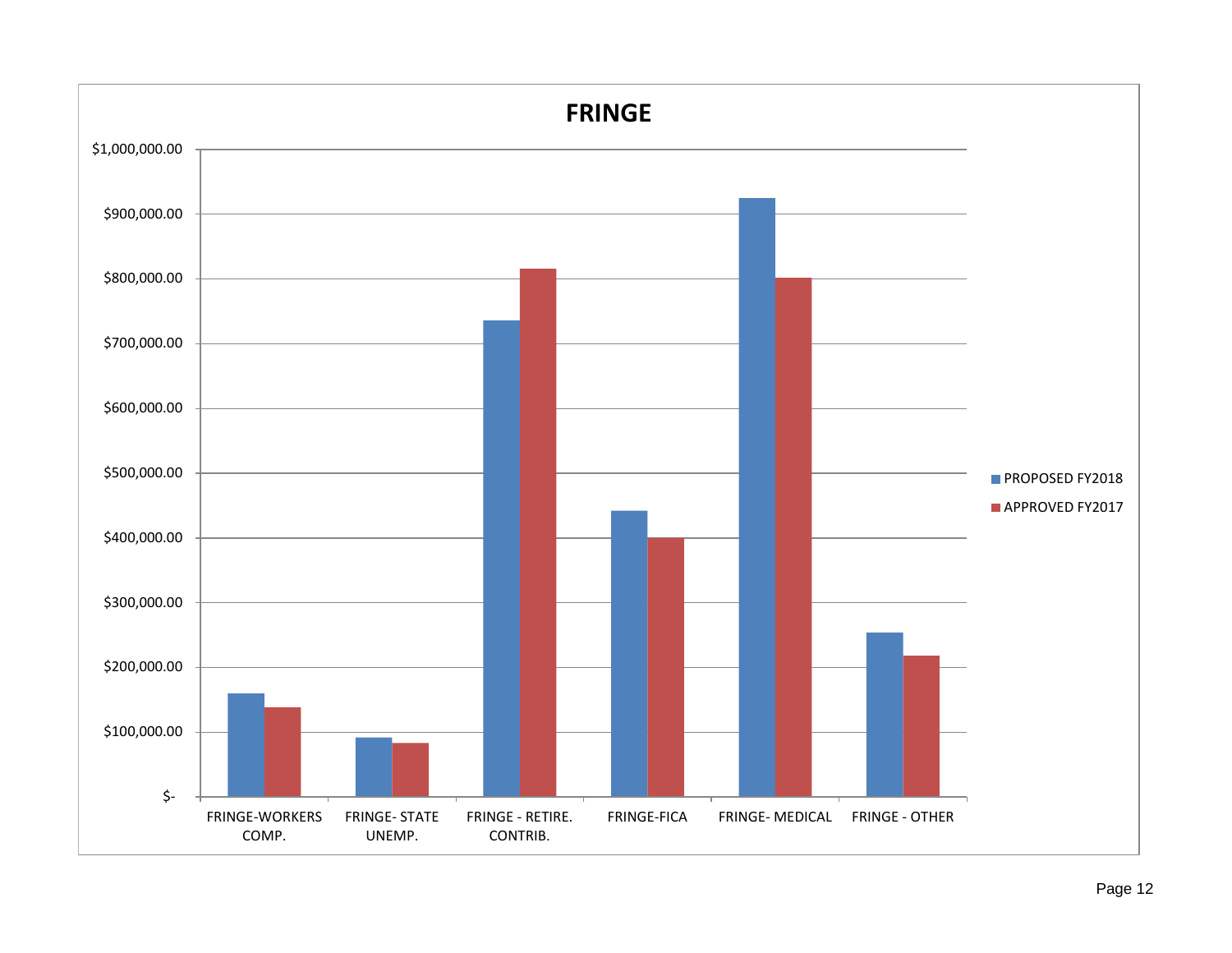#### **HUDSON RIVER PARK TRUST - FY 2018 EXHIBIT 6 - OTHER THAN PERSONNEL SERVICES (OTPS) (COMPARISON FY 2018 PROPOSED VS FY 2017 APPROVED VS FY 2017 PROJECTED ACTUAL)**

|                             | <b>APPROVED</b> | <b>APPROVED</b> | <b>PROJECTED</b>      | <b>BUDGET</b> | <b>PCT</b>    |                                          | <b>APPROVED</b> | <b>APPROVED</b> | <b>PROJECTED</b>      | <b>BUDGET</b> | <b>PCT</b>    |
|-----------------------------|-----------------|-----------------|-----------------------|---------------|---------------|------------------------------------------|-----------------|-----------------|-----------------------|---------------|---------------|
| <b>BUDGET CATEGORY</b>      | FY 2018         | <b>FY2017</b>   | <b>ACTUAL FY 2017</b> | <b>CHANGE</b> | <b>CHANGE</b> | <b>BUDGET CATEGORY</b>                   | FY 2017         | <b>FY2016</b>   | <b>ACTUAL FY 2017</b> | <b>CHANGE</b> | <b>CHANGE</b> |
| ADVERTISING / PROMOTION     | 143,500         | 133,683         | 135,750               | 9,817         | 7%            | <b>PAYROLL FEES</b>                      | 30,000          | 30,000          | 30,000                |               | 0%            |
| <b>AUDITING FEE</b>         | 175,000         | 130,000         | 153,200               | 45,000        | 35%           | PERFORMERS                               |                 | 28,000          |                       | (28,000)      | $-100%$       |
| AUTO MTNCE. & GASOLINE      | 89,000          | 84,000          | 84,023                | 5,000         | 6%            | PHOTOGRAPHER                             | 3,000           | 3,000           |                       |               | 0%            |
| <b>AUTO SERVICE</b>         | 50,000          | 45,000          | 45,000                | 5,000         | N/A           | <b>PLANT MATERIALS</b>                   | 75,000          | 95,000          | 95,000                | (20,000)      | $-21%$        |
| <b>FUEL</b>                 | 78,000          | 55,000          | 65,000                | 23,000        | N/A           | POSTAGE                                  | 29,250          | 21,750          | 22,500                | 7,500         | 34%           |
| <b>BANK FEES</b>            | 2,000           | 2,000           | 2,000                 | 0             | 0%            | PRINTING & REPRODUCTION                  | 150,368         | 163,500         | 148,000               | (13, 132)     | $-8%$         |
| <b>BUSINESS MEALS</b>       | 2,250           | 2,250           | 450                   | $\Omega$      | 0%            | <b>REPAIRS &amp; MTNCE - BLDG</b>        | 100,000         | 134,500         | 55,087                | (34,500)      | $-26%$        |
| COMPUTER CONSULTANT         | 97,500          | 10,000          | 10,000                | 87,500        | 875%          | <b>REPAIRS &amp; MTNCE - MARINE</b>      | 25,000          | 40,000          | 15,000                | (15,000)      | $-38%$        |
| <b>COMPUTER HARDWARE</b>    | 15,000          | 35,000          | 20,000                | (20,000)      | $-57%$        | <b>REPAIRS &amp; MTNCE- EQUIPT</b>       | 86,960          | 68,260          | 62,399                | 18,700        | 27%           |
| <b>COMPUTER SOFTWARE</b>    | 301,800         | 192,625         | 192,625               | 109,175       | 57%           | <b>REPAIRS &amp; MTNCE- OFFICE</b>       | 1,000           | 1,000           |                       |               | N/A           |
| <b>EDUCATIONALTRAINING</b>  | 40,350          | 34,000          | 29,125                | 6,350         | 19%           | <b>REPAIRS &amp; MTNCE-OTHER</b>         | 50,000          | 36,500          | 36,500                | 13,500        | 37%           |
| <b>EMPLOYEE RECRUITMENT</b> | 16,000          | 5,000           | 9,000                 | 11,000        | 220%          | <b>REPAIR &amp; MAINT REC FACILITIES</b> | 10,000          | 15,000          | 7,500                 | (5,000)       | N/A           |
| <b>FEES &amp;MEMBERSHIP</b> | 11,500          | 9,000           | 11,900                | 2,500         | 28%           | <b>SECURITY EQUIPMENT</b>                | 20,000          | 35,000          | 24,000                | (15,000)      | N/A           |
| <b>GENERAL CONSULTANT</b>   | 495,404         | 838,923         | 720,000               | (343,519)     | -41%          | <b>SEMINARS &amp; CONFERENCES</b>        | 9,250           | 10,000          | 4,500                 | (750)         | $-8%$         |
| <b>INTERNET</b>             | 55,958          | 48,120          | 65,000                | 7,838         | 16%           | <b>SIGNS &amp; BANNERS</b>               | 145,750         | 74,500          | 45,000                | 71,250        | 96%           |
| <b>INVESTMENT FEES</b>      | 50,000          |                 |                       | 50,000        | N/A           | <b>SUBSCRIPTION</b>                      | 29,300          | 26,200          | 27,500                | 3,100         | 12%           |
| LANDSCAPING                 | 22,500          | 51,000          | 25,000                | (28, 500)     |               | -56% SUPPLIES                            | 195,000         | 255,500         | 203,250               | (60, 500)     | $-24%$        |
| LEASE EQUIPMENT/RENTAL      | 113,300         | 110,300         | 120,588               | 3,000         | 3%            | TELEPHONE EQUIP/ACCESSORIES              | 10,000          | 25,000          | 25,000                | (15,000)      | $-60%$        |
|                             |                 |                 |                       |               |               |                                          |                 |                 |                       |               |               |
| <b>TRAVEL</b>               | 13,350          | 13,500          | 10,025                | (150)         |               | -1% TELEPHONE& ELECTRONIC COMMUNICATIONS | 119,555         | 111,490         | 113,490               | 8,065         | <b>7%</b>     |
| <b>MEETING EXPENSES</b>     | 5,000           | 5,000           | 3,500                 | $\Omega$      | 0%            | <b>TOOLS</b>                             | 15,250          | 20,000          | 18,500                | (4,750)       | $-24%$        |
| <b>MISC EXPENSE</b>         | 15,000          | 15,000          | 50,000                | $\Omega$      | 0%            | <b>TOOLS REPAIR</b>                      | 1,800           | 2,000           | 1,500                 | (200)         | N/A           |
| <b>MOVIES</b>               | 25,000          | 13,000          | 20,350                | 12,000        | 92%           | TRAFIC CONTROL EQUIPMENT                 | 10,000          | 7,500           | 10,000                | 2,500         | N/A           |
| <b>OFFICE SUPPLY</b>        | 50,000          | 50,000          | 40,000                | $\Omega$      | 0%            | <b>UNIFORM</b>                           | 72,750          | 34,500          | 33,250                | 38,250        | 111%          |
| <b>OTHER EXPENSES</b>       | 2,200           | 3,800           | 3,831                 | (1,600)       | $-42%$        | <b>VOLUNTEER EXPENSE</b>                 | 4,500           | 8,000           | 2,000                 | (3,500)       | N/A           |
| OTHER OUTSIDE SERVICES      | 831,549         | 681,500         | 326,055               | 150,049       | 22%           |                                          |                 |                 |                       |               |               |
| <b>OVERNIGHT MAIL</b>       | 13,750          | 11,200          | 13,575                | 2,550         | 23%           |                                          |                 |                 |                       |               |               |
|                             |                 |                 |                       |               |               | <b>TOTAL OTPS</b>                        | 3,908,644       | 3,825,101       | 3,135,973             | 83,543        | 2%            |

- 1990 - 1990 - 1991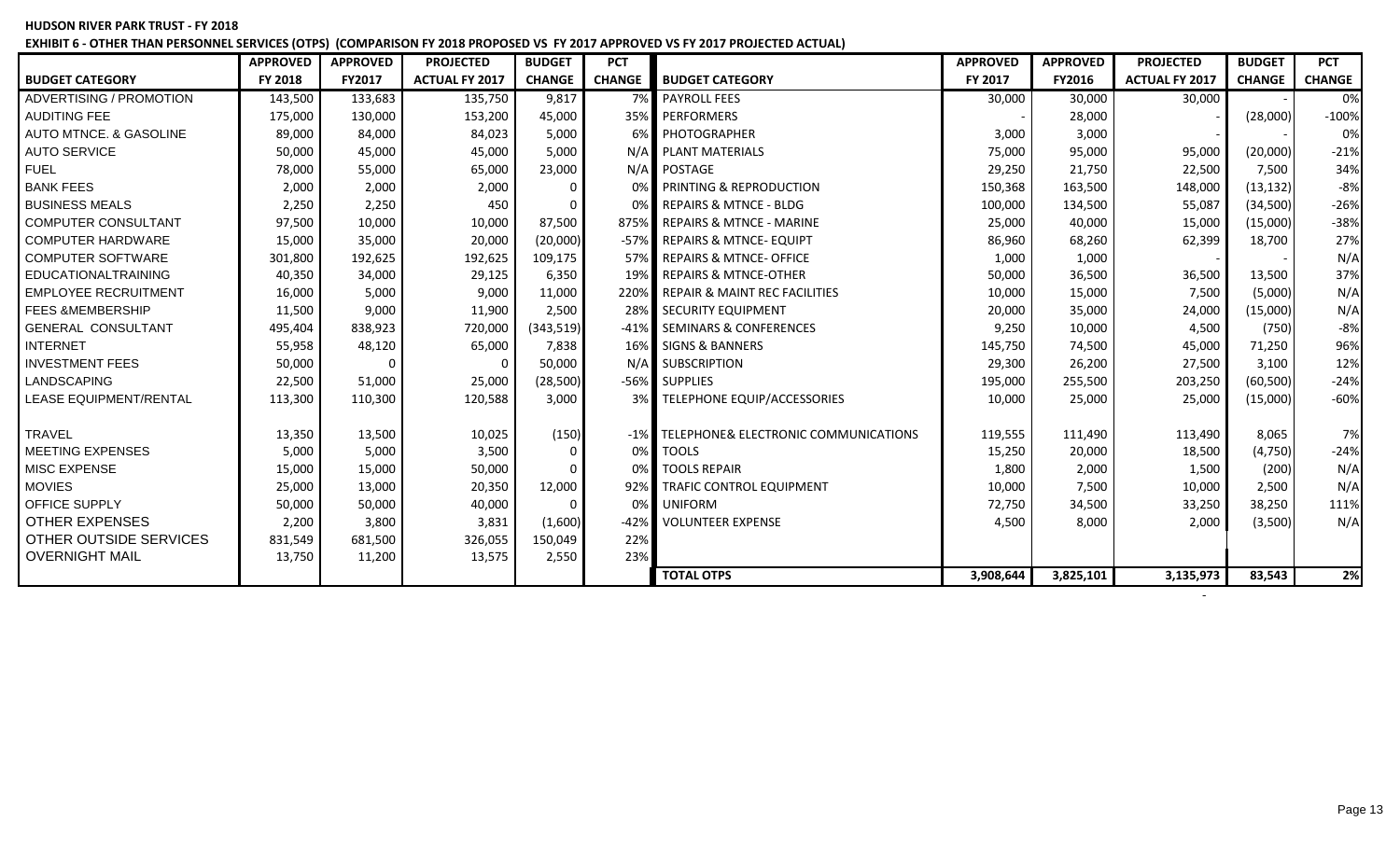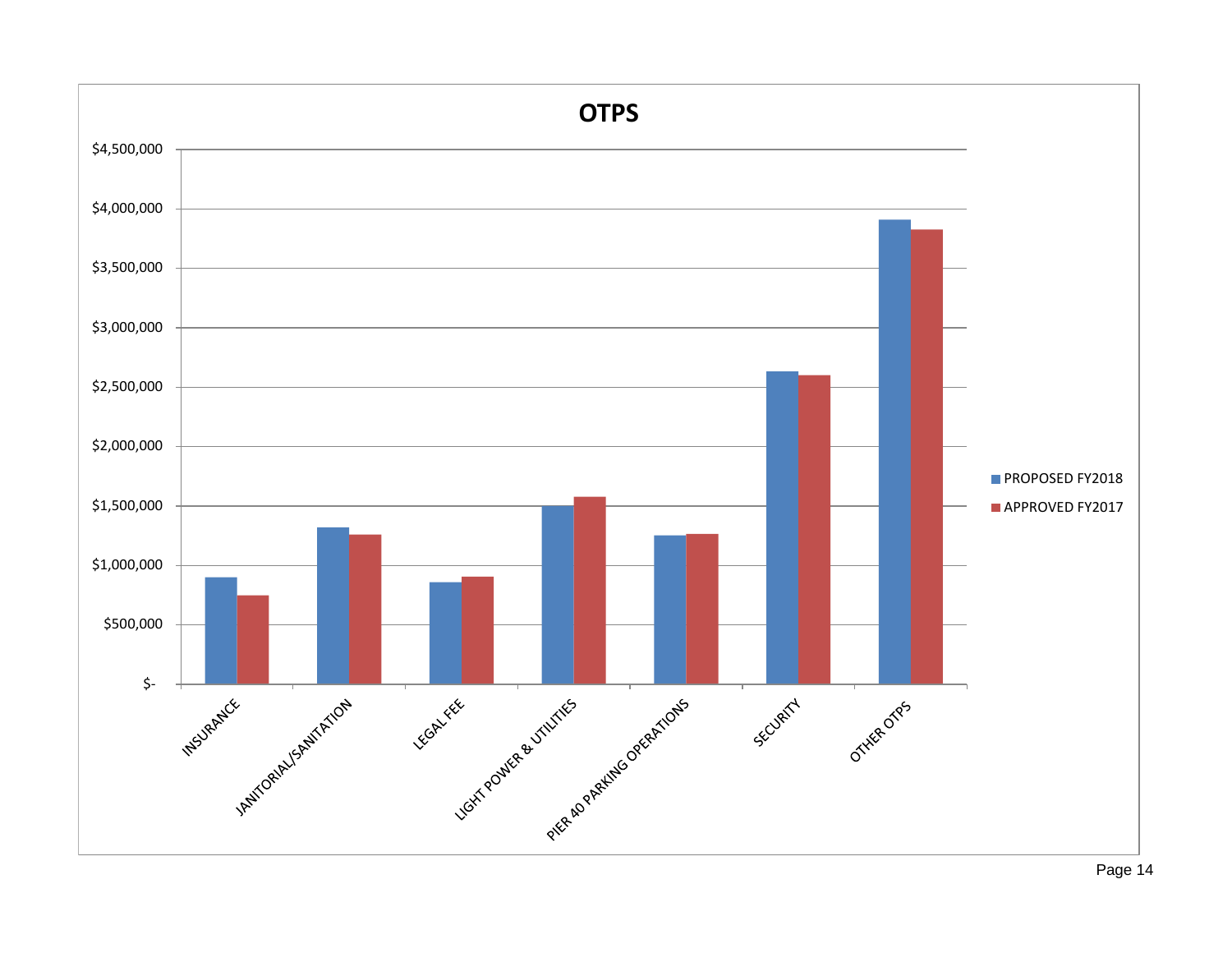#### **HUDSON RIVER PARK TRUST -FY 2018 EXHIBIT 7 - CAPITAL EXPENSES & CAPITAL MAINTENANCE FY 2018 APPROVED**

| <b>Capital Equipment &amp; Other</b>               |              | <b>Capital Maintenance Marine</b>                      |                |
|----------------------------------------------------|--------------|--------------------------------------------------------|----------------|
| <b>Operations Vehicles</b>                         | 242,000      | <b>Marine Structures Repairs</b>                       | 15,545,000     |
| MIS Equipment                                      | 10,000       | <b>Marine Engineer Inspections</b>                     | 350,000        |
| Data Backup-Business Continuity Management         | 300,000      | Funding from Non-HRPT Sources                          | (14, 445, 000) |
| IT Hardware & Software                             | 398,000      | Subtotal                                               | 1,450,000      |
| <b>Security Cameras</b>                            | 100,000      |                                                        |                |
| <b>Equipment Other</b>                             | 75,000       |                                                        |                |
| Funding from Non-HRPT Sources                      |              |                                                        |                |
| Subtotal                                           | 1,125,000    |                                                        |                |
| <b>Capital Maintenance - Upland Park and Piers</b> |              | Capital Maintenance & Improvements- Buildings Pier 40* |                |
| <b>Playground Repairs</b>                          | 2,158,000    | Sanitary & Plumbing Other                              | 100,000        |
| Paving Repairs                                     | 994,200      | <b>Fire Protection</b>                                 | 3,790,919      |
| Plumbing and Utility Repairs                       | 655,170      | Lighting                                               | 20,000         |
| <b>Maintenance Facilities</b>                      | 220,000      | Railings, Doors and Façade                             | 35,000         |
| Park Buildings                                     | 398,000      | Fields and recreational repairs                        | 75,000         |
| Fencing                                            | 504,000      | Garage Other                                           | 125,000        |
| Grounds Other                                      | 742,400      | <b>Building Other</b>                                  | 275,000        |
| Funding from Non-HRPT Sources                      | (1,904,170)  | Funding from Non-HRPT Sources                          | (4, 140, 919)  |
| <b>Subtotal</b>                                    | 3,767,600.00 | <b>Subtotal</b>                                        | 280,000        |
|                                                    |              |                                                        |                |
|                                                    |              | <b>Total Capital Maintenance &amp; Equipment</b>       | 6,622,600      |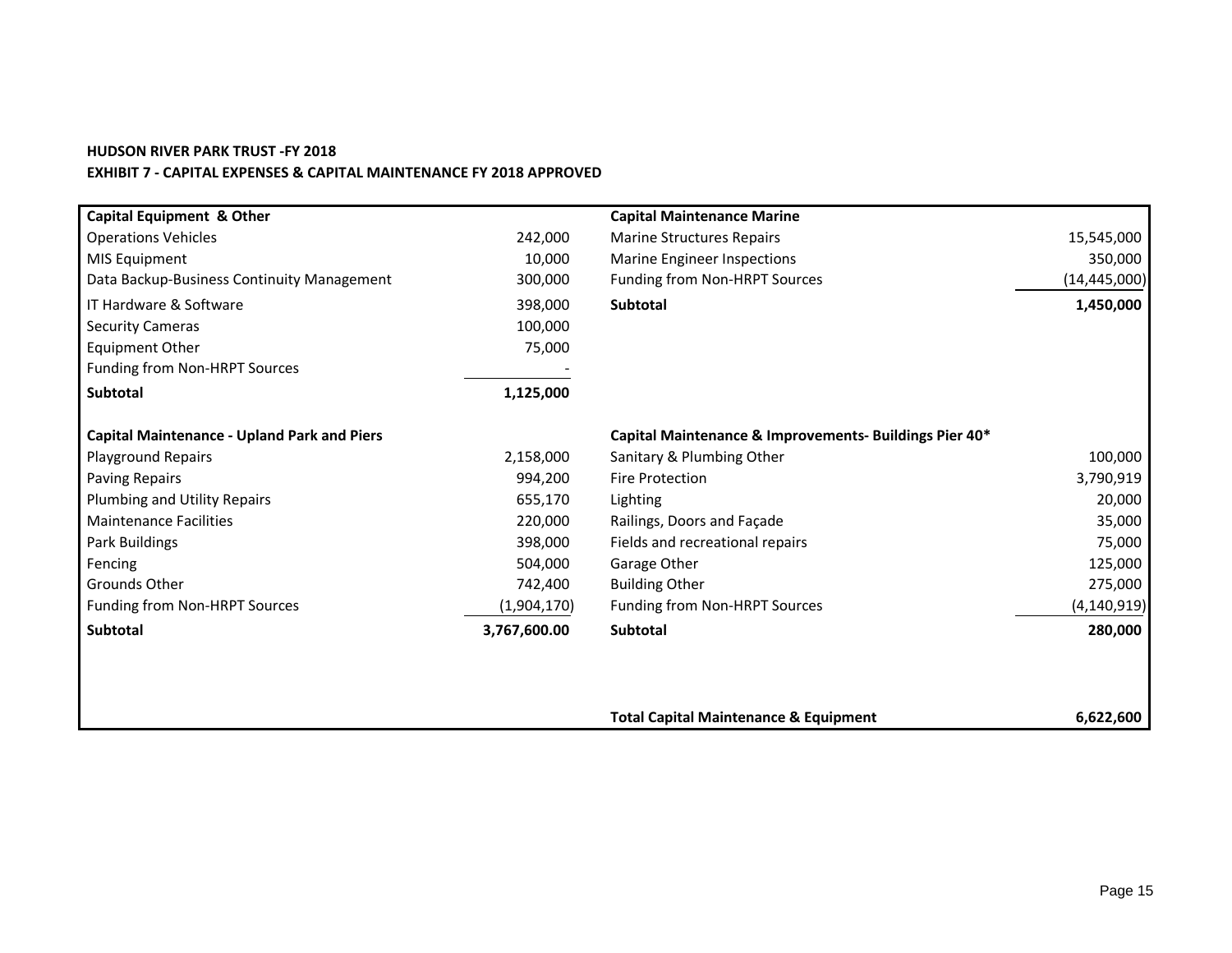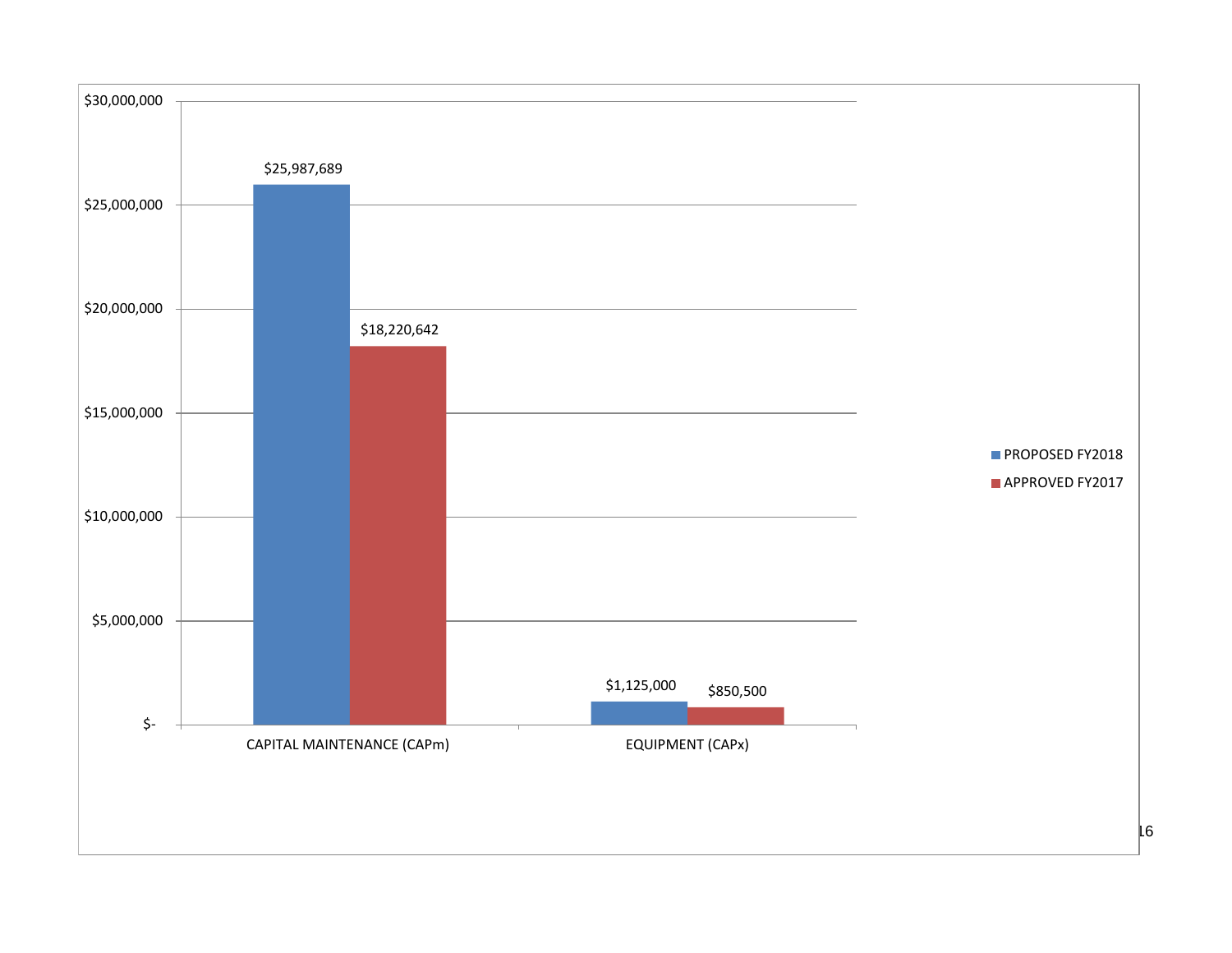#### **Fiscal Year 2018 Hudson River Park Trust Proposed Budget and Financial Plan Format, Supporting Documentation and Monitoring – Public Authorities (Statutory Authority: Constitution, article 10, §5; State Finance Law §8[14])**

# **§ 203.6 (a) An explanation of the public authority's relationship with the unit or units of government, if any, on whose behalf or for whose benefit the authority was established.**

The Trust is a New York State (the State) public benefit corporation created under the Hudson River Park Act (the Act) and regulated as a State authority under the State's Public Authorities Law. The Trust is charged with the planning, construction, operation and maintenance of Hudson River Park (the Park), extending from 59<sup>th</sup> Street to Battery Park City. The mission of the Trust is to encourage, promote and expand public access to the Hudson River, promote waterbased recreation, and enhance the natural, cultural, and historic aspects of the river in New York City for residents and visitors to the area.

The Trust is governed by a 13 member board of directors with the Governor and Mayor each appointing 5 members and the Manhattan Borough President appointing 3 members.

The Act also states that, to the extent practicable and consistent with the public interest and limitations placed on commercial activity, the costs of the operation and maintenance of the Park should be paid by revenues generated within the Park. The primary sources of such revenue are lease rents and occupancy permit fees, parking revenue from the Pier 40 garage, and certain user fees. This revenue is supplemented by contributions generated by private fundraising, Friends of Hudson River Park (FoHRP), and foundation support. New Park construction is funded primarily through budget appropriations by the City and the State.

#### **§ 203.6 (b) A description of the budget process, including the dates of key budget decisions.**

Budget development starts at the beginning of the third fiscal quarter with a comparison of projected actual expenses to current year budget, expenditure recommendations from individual Department heads, an analysis of fixed and contractually obligated expenses, and a review of revenue generated by existing (current fiscal year) and projected (next fiscal year) leases, permits, and operating revenue such as fees and parking charges. Where possible, adjustments to expenses are performed such that efficiencies are achieved, unnecessary expenses and unused budget lines are eliminated or reduced, and the operating budget is in balance, or generates a surplus which can be applied to unfunded capital maintenance.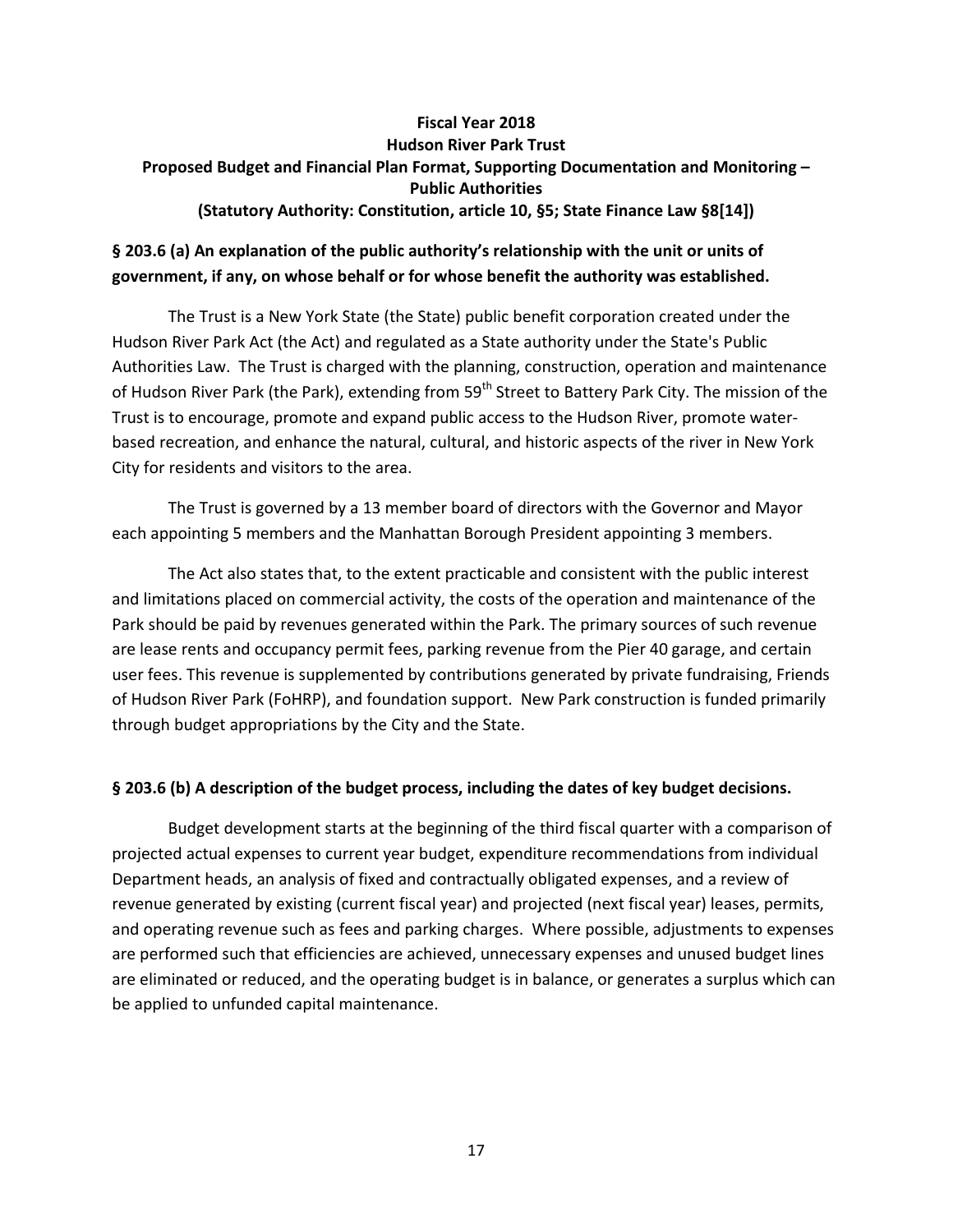#### **Hudson River Park Trust – Expense and Revenue Budgeting Process**

Following is the Finance Department internal procedure for establishing Fiscal Year Budget April 1 to March 31.

1) Budget vs. Actual variance report is generated for each department by Vice President of Finance

Sources of information used in preparing the budget:

- Current year approved budget
- Current year expenditure information to date from the Trust's Great Plains accounting system

2) The Vice President of Finance distributes budget forms (in Excel). The forms include all expenditure account codes used in the current budget year, the current year actual (year to date) and projected actual, and a blank column for the request for the next budget year. The form also provides an opportunity for the Department heads to explain or justify new types of proposed expenditures or to further explain large increases or decreases in the amounts proposed for the following year. Proposed equipment lists (generally for IT and motor pool) are prepared separately.

3) Department heads submit their estimates and discuss budget requests with the Vice President of Finance, with requests modified at a budget meetings. New needs requiring justifications are discussed at the meeting, and continuing operations are reviewed for current expenditure level and reasons for incremental increases or decreases. Discretionary expenditure levels (e.g., programmatic items) are evaluated separately from generally fixed expense lines (e.g., insurance and utilities). Vice President of Finance then aggregates all proposed departmental proposals to evaluate and compare with prior year expenditure levels on agency-wide basis. This also involves assessing whether the total of all departmental estimates is greater than projected financial revenue resources and then developing a tentative/proposed budget that provides necessary expenditure levels within the limits of available resources. Operating expenses are generally not budgeted, in the aggregate, to be greater than operating revenue.

4) Capital maintenance is treated as a new need each budget year and reviewed with the Operations and Design & Construction department staff. Capital maintenance expenditures in excess of net operating income are analyzed to determine whether deferrals are possible, and whether outside funding is available.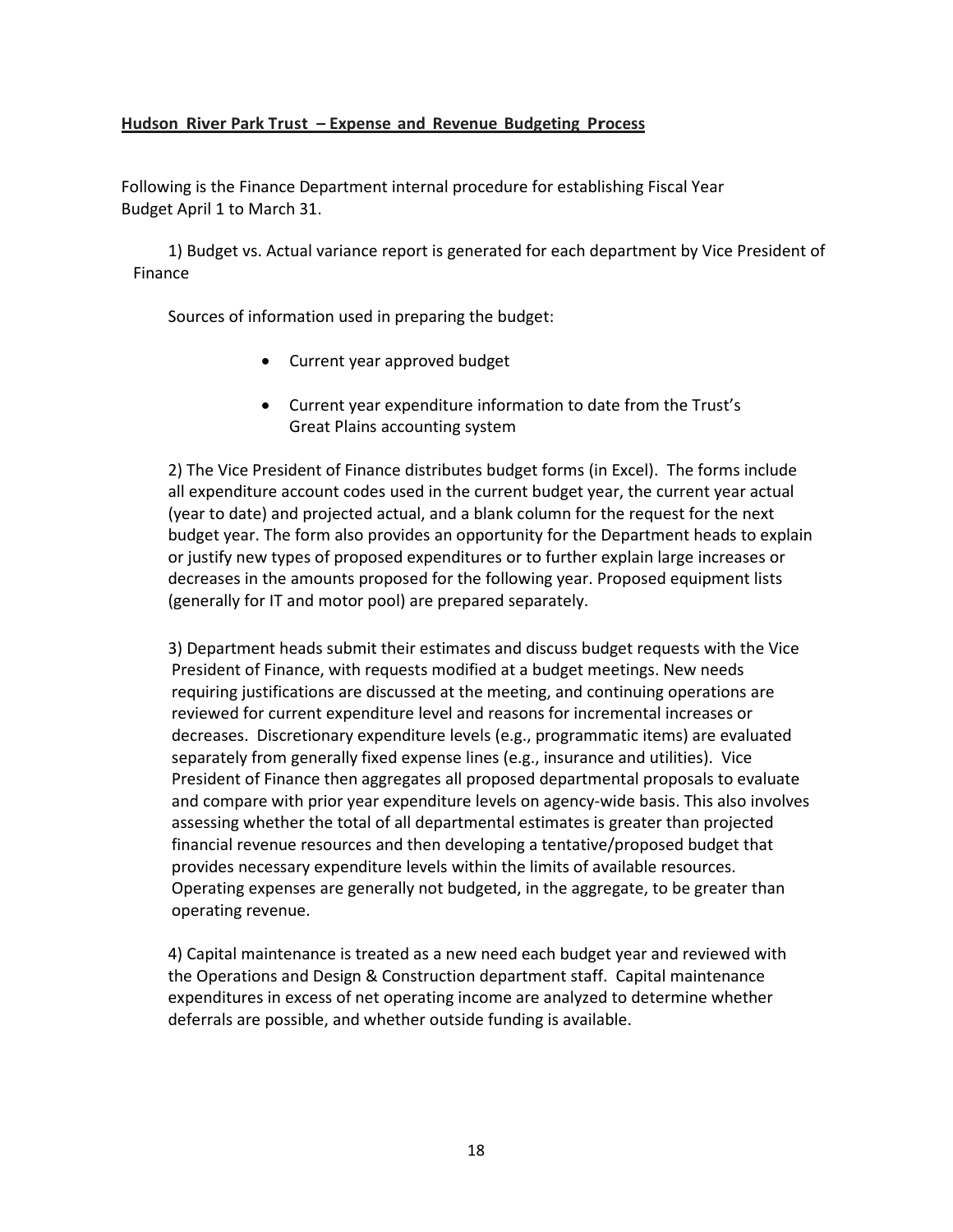5) Revenue budget is prepared based on

(a) projected lease rent and permit fees, looking at both existing contracts and reasonably expected new contracts

(b) garage revenue based on current year occupancy and rates, calendar year budget prepared by HRPT's independent parking consultant, and expected parking space availability

(c) field fees, generally at current year level

(d) event fees based on expected availability of venues, and

(e) expected contributions after consultation with FoHRP.

6) Personnel services budget is prepared after consultation with department heads on staffing levels and needs for both seasonal and permanent positions. Any changes in permanent staffing needs are then discussed with the Executive Vice President, Director of Human Resources, and CEO. Health and other fringe benefit costs are analyzed on an employee by employee basis.

7) Once the department budgets are tentatively set and personnel and capital maintenance needs are assessed, the Chief Financial Officer reviews them to ensure they are complete, reasonable, and mathematically accurate.

8) After all information is gathered, the VP of Finance uses the information from the budget forms to prepare the tentative/proposed budget and meets with the CFO and CEO.

9) Once the proposed budget is reviewed by the CFO and CEO it goes to the Audit/Finance committees for review and comment. Attending the Audit/Finance committee meeting are the CFO, EVP, CEO, VP of finance, General Counsel and board committee members.

10) The proposed budget is placed on the Trust's website and posted for public inspection at locations within the Park.

11) The proposed budget receives final review by the Audit/Finance committee which then refers the budget to the full Board for its approval.

#### **Park Programs Department**

In December 2016, the Public Programs Vice President met with the VP of Finance to review the department's 2017-18 operating budget as of October 2016; confirmed projections for the remainder of the fiscal year, and presented departments recommendation for the 2017-18 operating budget for review and approval.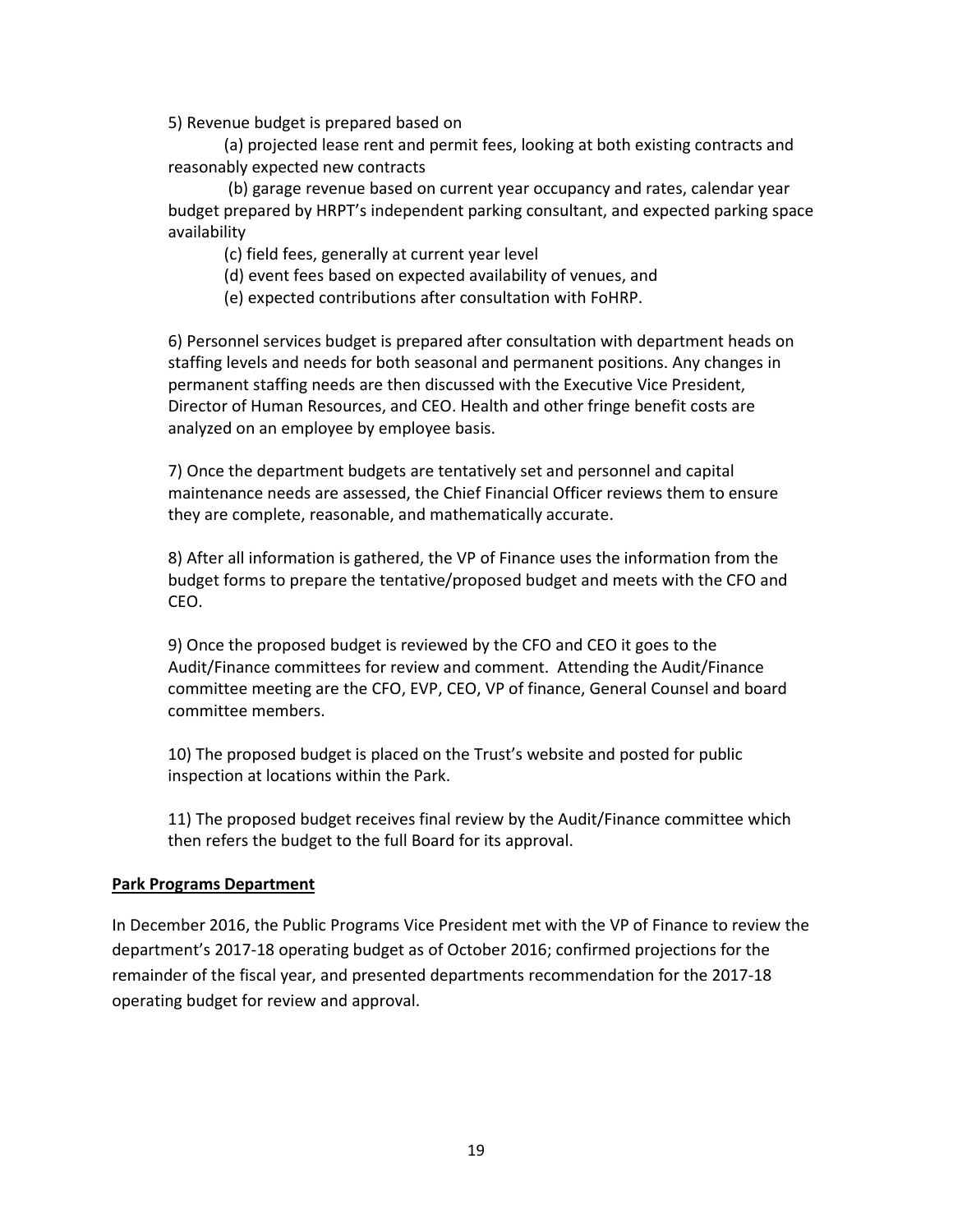A detailed timeline follows:

- First budget review between took place on December  $16^{th}$
- Public Programs staff reviewed the budget and recommended changes on December 21 $^{\rm st}$
- Initial changes to individual line items were submitted to the Finance department on January 9<sup>th</sup>
- Changes and comments resulting from the meeting were submitted to Finance on January 16th.
- A final review of the budget by Public Programs and Finance took place on January  $17^{th}$

# **Operation and Facility Department (O&F)**

During the first half of December 2016, the O&F Department heads met with the VP of Finance to review the department's 2017-18 operating budget as of October 2016; confirm projections for the remainder of the fiscal year, and presented departments recommendation for the 2017-18 operating budget for review and approval.

A detailed timeline follows:

:

- First budget review between took place on December  $16^{th}$
- Initial changes to individual line items and categories were submitted to and reviewed with Finance on January 5<sup>th</sup>
- Changes and comments resulting from the meeting were submitted to Finance on January 8th
- A final review of the budget by O&F and Finance took place on January  $8^{th}$

# **Information Technology Department (IT)**

In December 2016, the IT Chief Information Officer met with the VP of Finance to review the department's 2016-17 operating budget as of October 2016; confirm projections for the remainder of the fiscal year, and presented departments recommendation for the 2017-18 operating budget for review and approval.

A detailed timeline follows:

- First budget review between IT and Finance took place on December 16th
- IT staff reviewed the budget and recommended changes were agreed to by the staff on December 17th
- Initial changes to individual line items were submitted to the Finance department on January 11<sup>th</sup>
- A final review of the budget by IT and Finance took place on January  $11^{th}$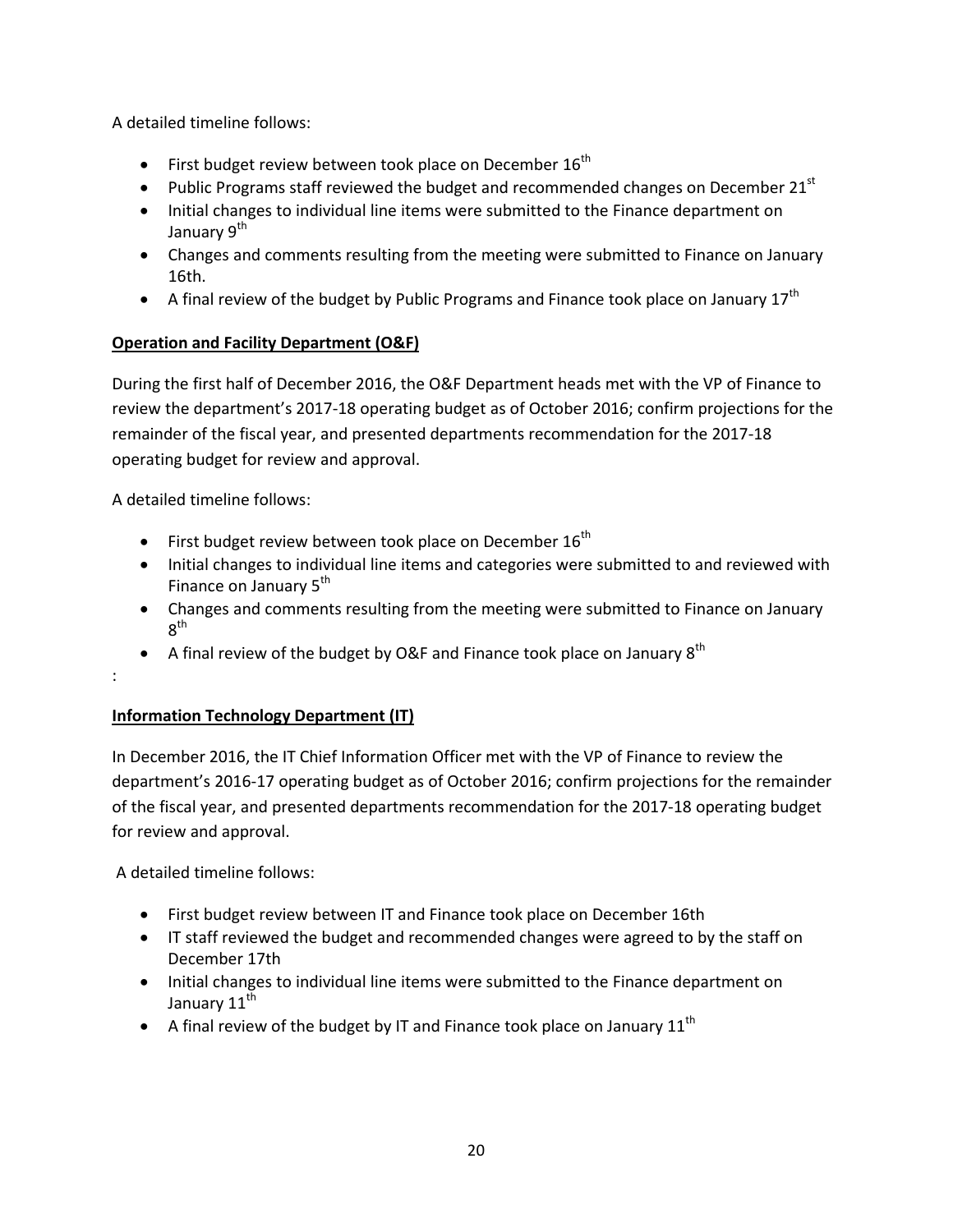## **Legal Department**

In December 2016, the Legal department General Counsel & Deputy Counsel met with VP of Finance to review the department's 2016-17 operating budget as of October 2016; confirmed projections for the remainder of the fiscal year, and presented departments recommendation for the 2017-18 operating budget for review and approval.

A detailed timeline follows:

- First budget review between Legal and Finance took place on November 24th
- Legal staff reviewed the budget and recommended changes were agreed to by the staff on January 5thth
- Initial changes to individual line items were submitted to the Finance department on January 10th
- Additional changes were submitted to Finance on January 10th
- A final review of the budget by CFO, CEO and VP of finance took place on January 22 $^{nd}$

#### **Education Department**

In January 2017, the Education department head met with the VP of Finance to review the department's 2016-17 operating budget as of December 2016; confirmed projections for the remainder of the fiscal year, and presented recommendation for the 2017-18 operating budget for review and approval. A detailed timeline follows:

- First budget review between Education and Finance took place on January 6th
- Education staff reviewed the budget and recommended changes were agreed to by the staff on January 6<sup>th</sup>
- Initial changes to individual line items were submitted to the Finance department on January 6<sup>th</sup>
- A final review of the budget by Education and Finance took place on January  $6^{th}$

#### **Administration Department**

In January 2017, the CFO, with the VP of Finance reviewed the department's 2016-17 operating budget as of December 2016; confirmed projections for the remainder of the fiscal year, and worked together on the 2017-18 operating budget for review and approval by the CEO.

A detailed timeline follows:

- First budget review meeting took place on January 22 $^{\text{nd}}$
- CFO reviewed the budget with the President and changes were made on January 18th
- A final review of the budget took place on January 22 $^{\text{nd}}$
- Supplemental items were added to the budget on January 22 $^{\text{nd}}$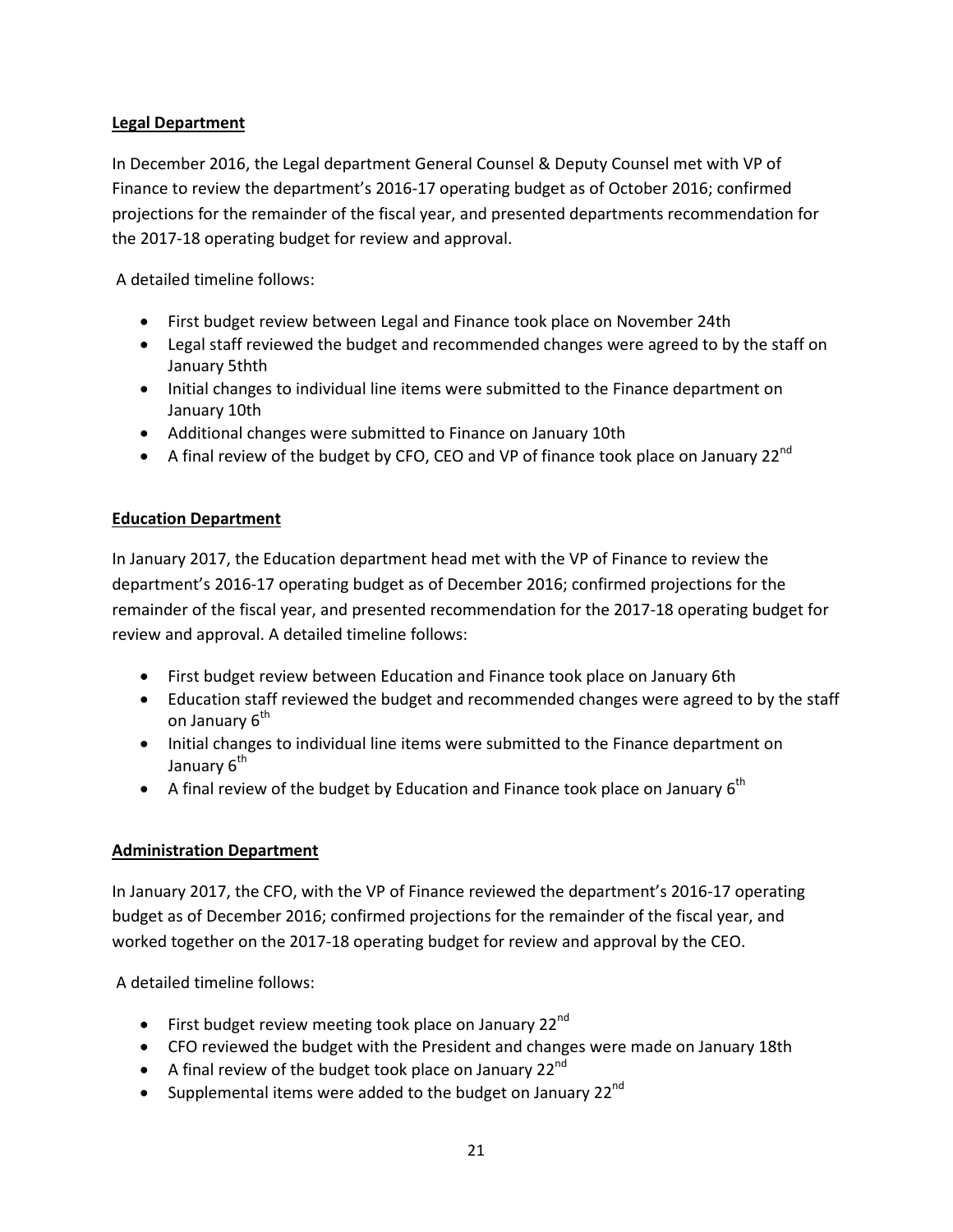#### **Lease and Parking Revenue**

In January 2017, the Property Manager of real estate was advised by the Vice President of Finance to work on the FY budget 2018 lease revenue schedule.

Property Manager follows listed procedure to generate lease schedules.

- Use current fiscal year lease revenue schedule and review it line by line for each tenant.
- Review permit and leases for escalation clauses
- Review the term/length of the permits and leases
- Calculate escalation based on the terms of the permits leases. Some are based on percentage and others are based on Consumer Product Index adjustment
- Calculate pilot fees by visiting NYC Department of Finance website for assessed value and tax rates.
- Calculate estimates for percentage revenue based on the current year actuals for tenants that pays on percentage of their gross income.
- Estimate rental/fee revenues based on new potential permittees or RFPs.
- Generate a new lease schedule for upcoming year.

To have better control over Income, property manager meets a member of finance department monthly to review the accounts receivable aging report and reconciles it with the lease schedule.

• A final review of the lease schedule took place on January  $22^{nd}$  between VP of Finance and the CFO

#### **Design and Construction Department**

In January 2017, the Design and Construction department head met with the VP of Finance to review the department's 2016-17 operating budget as of December 2016; confirmed projections for the remainder of the fiscal year, and presented the recommendation 2017-18 operating budget for review and approval.

A detailed timeline follows:

- First budget review between Finance and Design and Construction took place on January  $9<sup>th</sup>$
- Design and Construction head reviewed the budget and recommended changes on January q<sup>th</sup>
- A final review of the budget by Design and Construction and Finance took place on January q<sup>th</sup>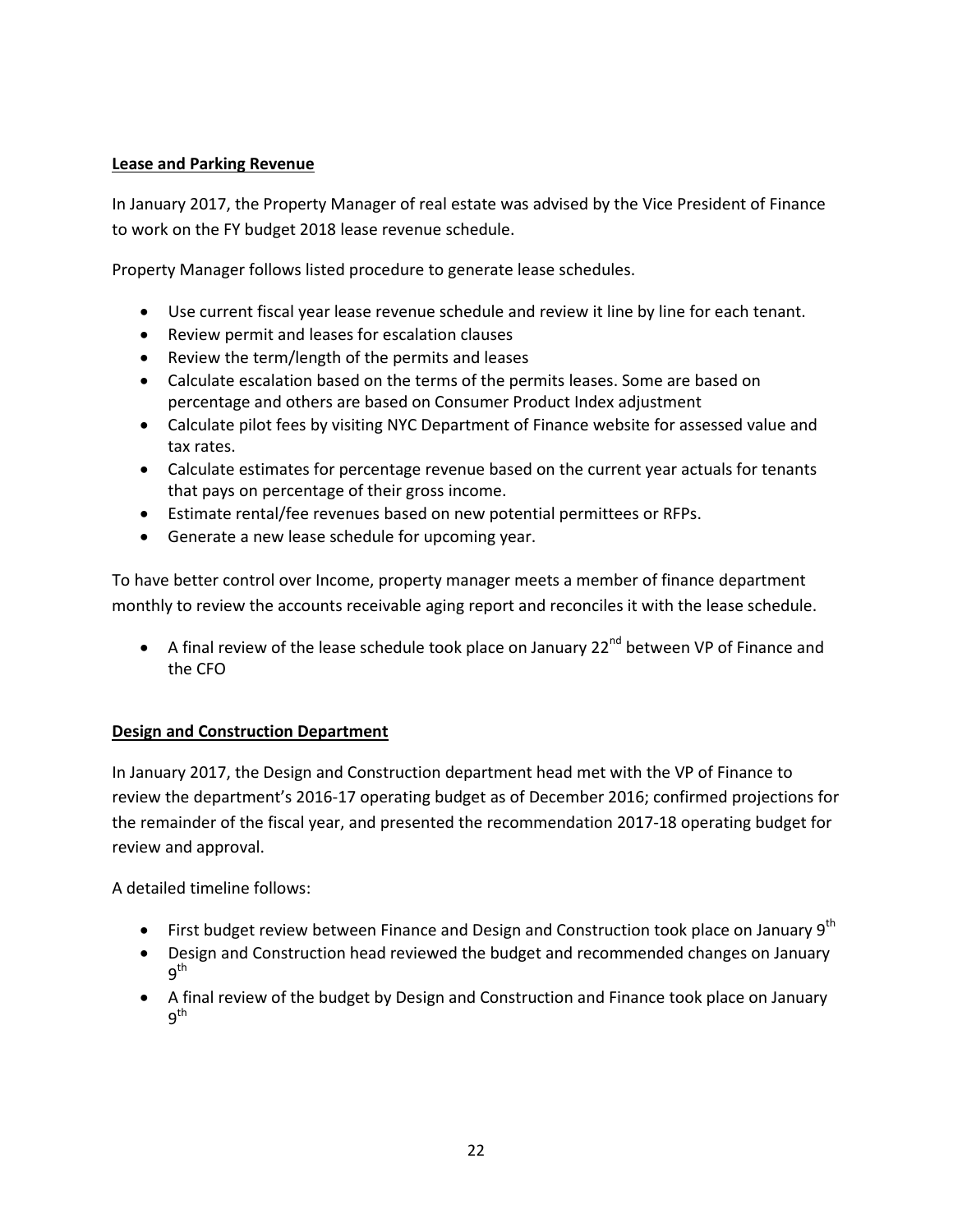# **§ 203.6 (c) A description of the principal budget assumptions, including sources of revenue, staffing, and future collective bargaining costs, and programmatic goals.**

Budget development starts at the beginning of the third fiscal quarter with a comparison of projected actual expenses to current year budget, expenditure recommendations from individual Department heads which are then evaluated by Finance Department staff, an analysis of fixed and contractually obligated expenses, and a review of revenue generated by existing (current fiscal year) and projected (next fiscal year) leases and permits. Where possible, adjustments to expenses are performed such that efficiencies are achieved, unnecessary expenses and unused budget lines are eliminated or reduced, and the operating budget is in balance, or generates a surplus, which can be applied to unfunded capital maintenance.

For FY 2018, operating revenues of \$27.5 million is projected to be \$6.15 million greater than operating expenses of approximately \$21.3 million. This operating surplus will be applied to unfunded costs attributable to ongoing capital maintenance needs of \$6.62 million. To the extent that budgeted operating and capital maintenance expenses are authorized and expended during the fiscal year, and no additional operating revenue, capital grants or contributions are secured, the Trust will experience a \$470 thousand reduction in its reserve fund in FY 2018.

The discussion below and attached exhibits compare the proposed FY 2018 budget, the approved FY 2017 budget, and projected actual revenue and expenses for FY 2017. Please note that the projected actual expenses for FY 2017 are preliminary and subject to revision as some payables have not yet been entered into the accounting system and a number of accruals will require further adjustment. Staff will provide final actuals to the Audit (Finance) Committee and full Board when the fiscal year is closed and audited. In general, projected actual operating results for FY 2017 are expected to be more favorable than budget due to: (1) a positive variance in lease revenue due to a payment of Chelsea Pier pilot fees in full; (2) reduced personnel expenses due to temporarily unfilled positions; (3) decreased ordinary operating and capital maintenance costs as projects were deferred to FY 2018.

Budget Information is presented in the following order (attached):

**Exhibit 1** lists important budget categories and amounts for the proposed FY 2018 budget, approved budget FY 2017 and projected actual (preliminary) FY 2017. The net operating loss after capital maintenance (CAPm), capital equipment expenditures (CAPx) costs represents the Trust's true "bottom line." Please note that, for accounting purposes under GAAP, most CAPm and CAPx are investments in assets and not expenses. For the reasons cited above, total revenue for FY 2017 is projected to be \$3.5 million greater and total operating expenses \$494 thousand less than budgeted.

**Exhibit 2** and accompanying pie chart provide the functional distribution of revenue and expenses for the proposed FY 2018 budget. On a year over year basis, revenue from leases, occupancy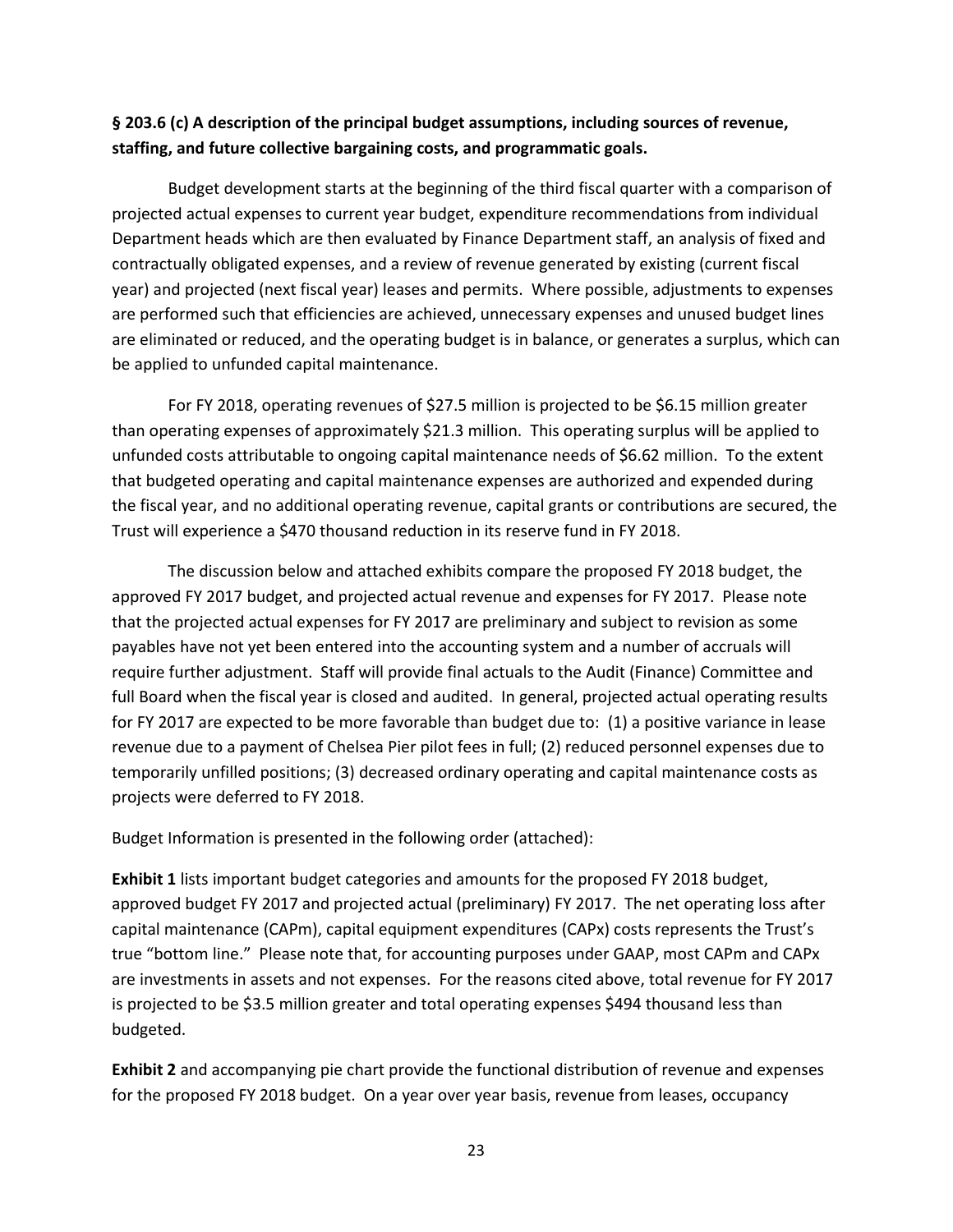permits and fees is budgeted to increase by 21% and parking revenue to increase by 14%; contributions from FoHRP is budgeted at \$1 million. The portions of the expense budget represented by direct park operations, parking, administration (including IT and legal), labor costs and different categories of revenue are highlighted. Within the functional programmatic budget categories, expenditures for education and park programs are budgeted to decrease by 8% due to fewer in-house music event. Please note that administration is 24% of the entire operating budget and 28% of operating expenses (i.e., less CAPm, CAPx and hurricane repairs).

**Exhibit 3** and accompanying bar chart provide a summary comparison showing differences between the proposed FY 2018 and approved FY 2017 budgets. The "other" revenue category shows a decrease of 2%. The budget for capital maintenance & equipment shows the largest increase of 40%.

**Exhibit 4** and accompanying bar chart present the proposed FY 2018 and approved FY 2017 revenue categories showing an overall increase of 16%. Lease and occupancy permit revenue is budgeted to increase by \$2.97 million, or 21%, to \$17 million. The largest single source of lease revenue, including payment-in-lieu of real estate taxes (based on the January tentative property assessment), is from Chelsea Piers. Other significant lease revenue sources include Con Edison (at Pier 98) and Circle Line. We have budgeted a 5% allowance for vacancy and collections on lease and occupancy permit revenue. Trust budget for Event fees is projected to decrease in FY 2018 as Trust will no longer have the Pier 76 location available for events.

**Exhibit 5** and accompanying bar chart compare proposed FY 2018 and approved FY 2017 budgets for personnel services including both direct payroll, 6% increase and fringe benefits, 6% increase. The increase in the personnel services budget reflects, in part, a headcount increase from 69 to 72 full time positions.

**Exhibit 6** Total OTPS expenses for FY 2018 are proposed to be increased by 2% as compared to the prior year budget.

**Exhibit 7** lists capital expenditures budgeted for equipment & software and capital maintenance. We provide a separate breakdown for capital maintenance for upland parks and piers at \$3.76 million, marine at \$1.45 million, and Pier 40 at \$280 thousand. Budgeted amounts are net reimbursement funding from NYC, NYS and other sources.

#### **§ 203.6 (d) A self-assessment of budgetary risks.**

The Authority prepares a self-assessment of budgetary risks and reviews it on an annual basis with the Finance Committee before the new fiscal year budget is recommended for approval by the full Board of Directors.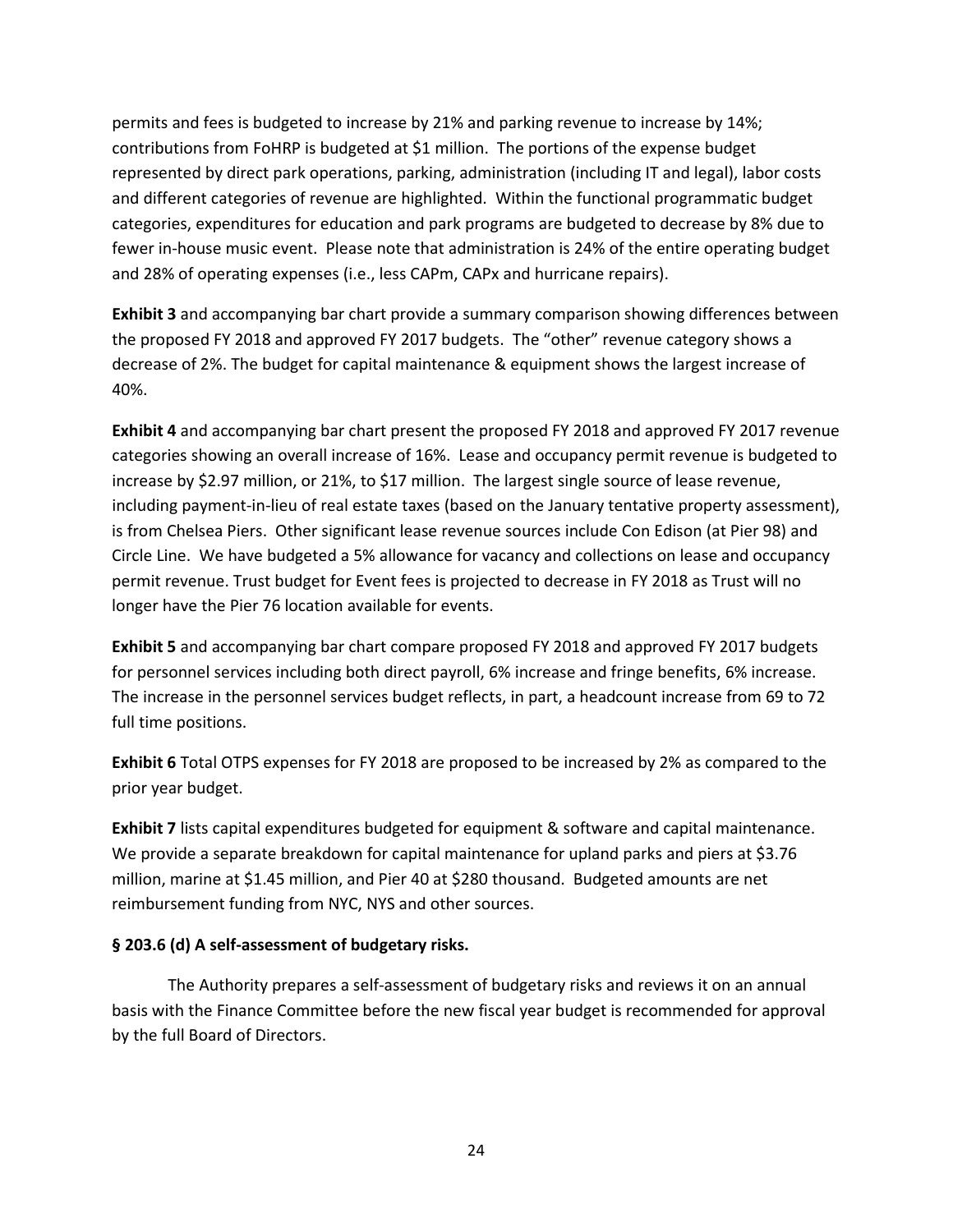#### **§ 203.6 (e) A revised forecast of the current year's budget.**

The Authority did not revise the budget during the current fiscal year.

# **§ 203.6 (f) A reconciliation that identifies all changes in estimates from the projections in the previously approved budget or plan.**

Variance over 10% is considered material for each revenue and cost line item and explanations are provided. There are no changes in budgetary estimates from the previously approved budget plan.

**§ 203.6 (g) A statement of the last completed fiscal year's actual financial performance in categories consistent with the proposed budget or financial plan.**

|                                    | <b>Actual</b> | <b>Projected Actual</b> | <b>Budget</b> |
|------------------------------------|---------------|-------------------------|---------------|
|                                    | 2016          | 2017                    | 2018          |
| <b>Operating revenue:</b>          |               |                         |               |
| Lease & permit revenue             | 14,786,763    | 16,923,199              | 17,064,602    |
| Parking revenue                    | 7,278,388     | 6,836,021               | 6,893,799     |
| Fees and other revenue             | 3,947,387     | 2,384,379               | 2,365,000     |
| Contributions                      | 1,018,004     | 1,000,000               | 1,000,000     |
| Interest                           | 120,561       | 148,178                 | 162,500       |
| <b>Total operating revenue</b>     | 27,151,103    | 27,291,777              | 27,485,901    |
|                                    |               |                         |               |
|                                    |               |                         |               |
| <b>Operating expenses:</b>         |               |                         |               |
| Employee compensation and benefits | 8,420,778     | 9,550,612               | 10,248,926    |
| Other Expenses (incl depreciation) | 22,883,242    | 21,797,986              | 23,765,466    |
| <b>Total Operating Expense</b>     | 31,304,020    | 31,348,598              | 34,014,392    |

**§ 203.6 (h) a projection of the number of employees, including sources of funding, the numbers of full-time and full-time equivalents, and functional classifications.**

#### **The Organization:**

Full-time employees = 72

Part-time employees = 2

Seasonal employees = 40

Source of funding = HRPT Operating Revenue